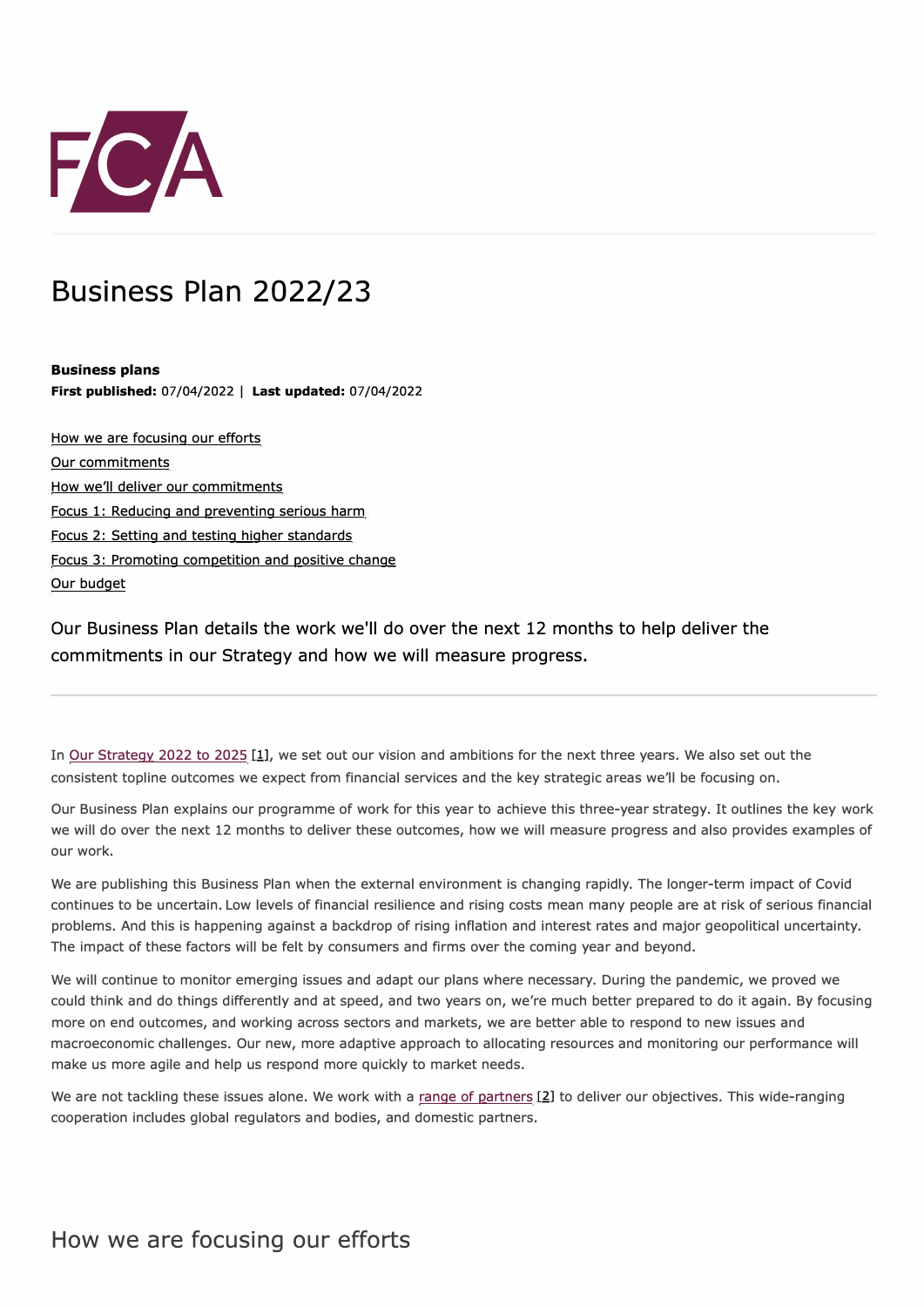

We are the conduct regulator for around 51,000 firms and we prudentially supervise around 49,000 firms.

In previous years, we structured our activities around the sectors we regulate. We are also doing things differently this year to align with the Strategy [3] and the four consistent overarching consumer and wholesale market outcomes we expect financial services to deliver. This Business Plan details the work we will carry out this year under each of the 13 commitments from the Strategy where we will focus our work.

We hav*e* group*e*d our commitm*e*nts into thr*ee* **a**r*e***a**s:

- . reducing and preventing serious harm our focus is on protecting consumers from the harm that authorised firms c**a**n c**a***u*s*e*, inc**l***u***d**ing t**a**ck**l**ing f*r***a***u***d a**n**d** poo*r* t*re***a**tm*e*nt.
- setting and testing higher standards we're focusing on the impact that authorised firms' actions have on consumers and markets. We expect all firms we regulate to adopt the same high standards, and have an open and coop*er***a**tiv*e* **a**pp*r*o**a**ch.
- . promoting competition and positive change we want to use competition as a force for better consumer and market outcomes. We will support UK growth and innovation that serves our society, underpinned by widely recognised **a**n**d** *re*sp*e*ct*e***d** high st**a**n**da***r***d**s.



The work we do under these areas of focus will help create the conditions for financial services to deliver our expected outcomes. Collectively, we aim to improve firms' conduct and understanding of our expectations so that financial markets work well and are able to deliver good outcomes for consumers, market participants and the economy.

We need to use our resources efficiently and effectively to deliver across our commitments. We have weighed up the different outcomes we want to achieve and the issues we need to tackle by looking at factors including the likely scale, severity and probability of harm occurring, likely future harm given external events, our ability to address issues and our j*u***d**g*e*m*e*nt **a**bo*u*t *ur*g*e*ncy.

Most of our activity fits within these commitments. Some of our work will deliver against more than one commitment and we highlight examples of these throughout (eg our work on consumer investments and cryptoassets).

# **Our commitments**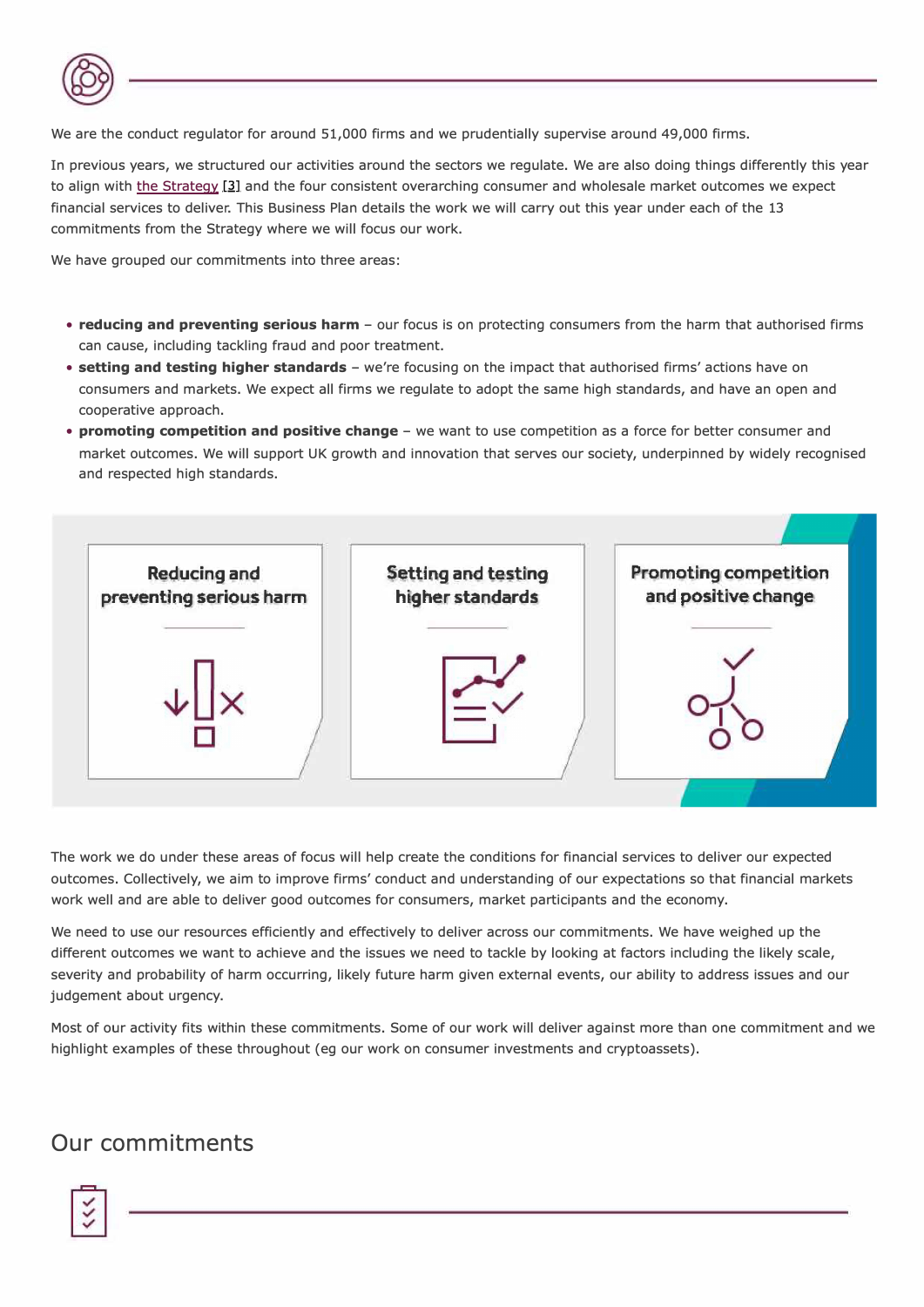Our activities for the next year will focus on the following commitments, under our three areas of focus, and each has clear outcomes:

#### Reducing and preventing serious harm

- dealing with problem firms removing firms who don't meet our minimum standards from financial services markets
- improving the redress framework so it's fairer for consumers and firms in a global context
- reducing harm from firm failure to minimise wider fallout
- improving oversight of Appointed Representatives to reduce poor conduct
- reducing and preventing financial crime by joining up our actions across sectors and working with partner agencies on a 'whole system' response
- delivering assertive action on market abuse by increasing the resilience of financial services markets and detecting and taking decisive action

#### Setting and testing higher standards

- putting consumers' needs first with a focus on our proposed new Consumer Duty and the outcomes consumers get
- enabling consumers to help themselves through targeted action to make sure promotions are clear, fair and not misleading
- a strategy for positive change by delivering our recent environmental, social and governance (ESG) strategy
- minimising the impact of operational disruptions by testing firms' resilience to inevitable operational disruptions

#### Promoting competition and positive change

- preparing financial services for the future by tailoring our rules to better suit UK markets in a global content
- strengthening the UK's position in global wholesale markets so that the UK is one of the leading markets of choice for issuers, intermediaries and investors alike
- shaping digital markets to achieve good outcomes

In our 2020/21 Business Plan [2], we highlighted four priorities for our consumer-facing work:

- enabling effective consumer investment decisions
- ensuring consumer credit markets work well
- making payments safe and accessible
- delivering fair value in a digital age

The shape and scope of some of these priorities have changed but they remain fundamentally important to us and we continue to reflect them in the commitments this year:

- 'ensuring consumer credit markets work well' and 'making payments safe and accessible' are in line with our commitment 'putting consumers' needs first'
- 'delivering fair value in a digital age' is in line with our commitment 'shaping digital markets to achieve good outcomes'
- 'enabling effective consumer investment decisions' is in line with our commitment 'enabling consumers to help themselves'

The Regulatory Initiatives Grid [3] from the Financial Services Regulatory Initiatives Forum gives details of our planned regulatory programme. The forum aims to strengthen coordination between members. It helps the financial services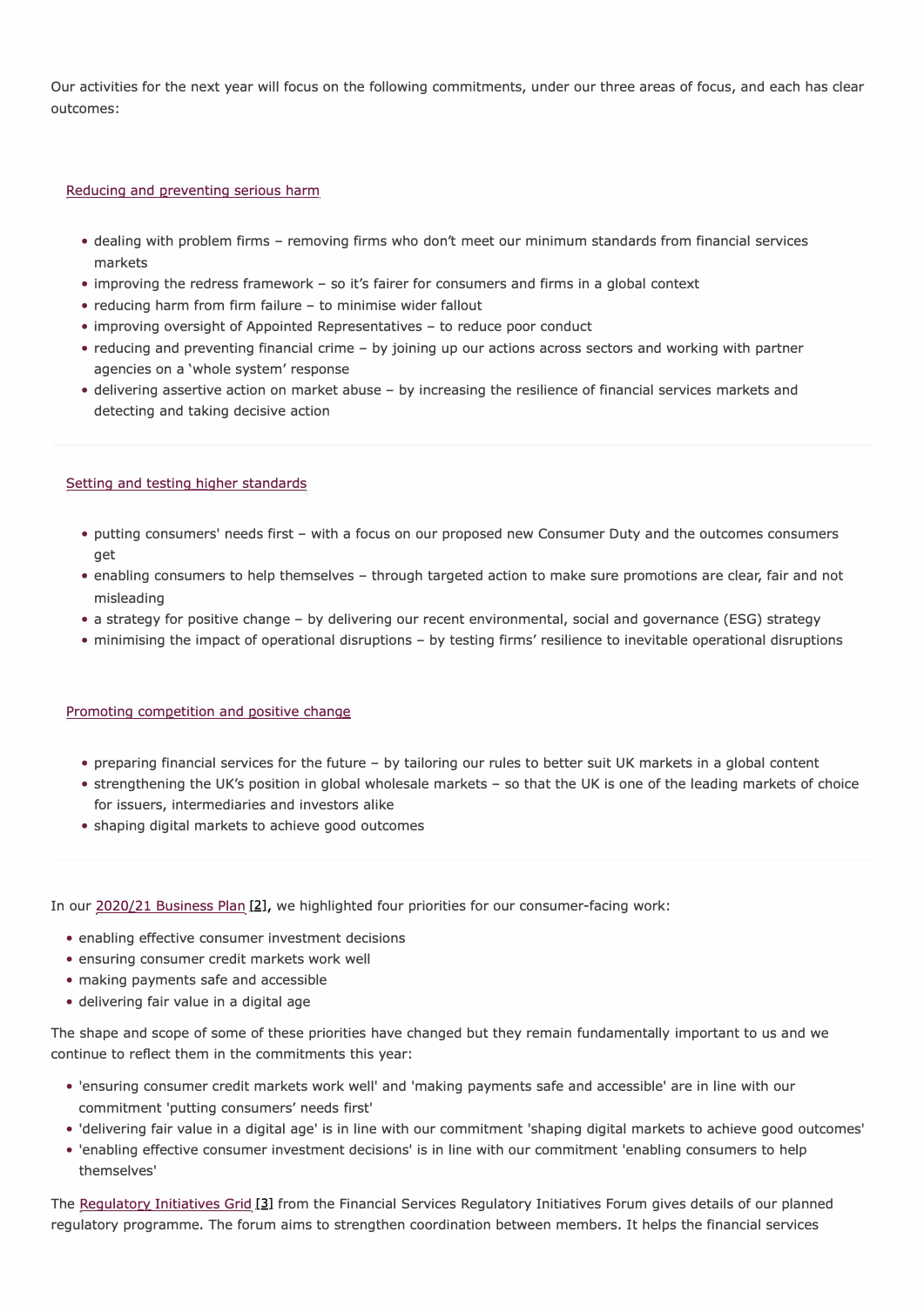industry and other stakeholders to understand, and plan for, the initiatives that may have a significant operational impact on them. The Grid is updated twice a year.

# **How we'll deliver our commitments**

We are joining up our tools, so we act efficiently, effectively and consistently. We will measure both our and industry's performance against these outcomes, learning and acting quickly and with greater agility.

To do this, we are framing our activities by the outcomes they achieve rather than the processes we follow. We have streamlined our work to consist of the following six core regulatory activities that capture 'start-to-finish' regulation of financial services markets. We have used these regulatory activities to frame this Business Plan:

- authorise firms and individuals
- set rules and standards
- support competition and innovation
- empower consumers and firms
- recognise and reduce harm
- take quick and effective action

### **Outcomes and measurement**

In the 2021/22 Business Plan, we committed to report publicly, beginning in April 2022, on our consistent topline outcomes and the metrics  $[4]$  we will use to measure our progress over time.

We also committed to report against the strategic outcomes and metrics that we would set over a multi-year period. This Business Plan gives details of some of our proposed metrics to measure progress against our commitments for 2022/23. In our commitments section **[5]** we provide the full list of outcome measures and proposed metrics for each commitment.

Financial services outcomes can be significantly affected by external factors, including the economy, changes in technology, wider innovation and consumer behaviour. Progress will not be immediate and will not be steady from year to year. Nevertheless, we challenge ourselves to improve outcomes in the medium term, although we recognise we cannot control all the factors which determine those outcomes.

We also recognise that no metric is a perfect measure of the outcome and all metrics have some limitations. We explain on our metrics page some key points when interpreting the metrics and where we are still developing our approach. We plan to continuously improve and develop these metrics and add new ones as they become available. We will continue to engage with stakeholders and partners so we can do so. We welcome views on ways to improve the metrics we have proposed under each outcome.

### **Transforming how we operate so we deliver our commitments**

The markets we oversee are changing rapidly and we are transforming how we operate to respond to this and prepare for future challenges. Our ongoing investment in our people, technology and capabilities, along with evolving our culture, will enable us to deliver our commitments.

Our Strategy [5] outlines the changes we have already made and those we will make over the next three years. This section highlights some of our specific work to become more innovative, assertive and adaptive, and to help us achieve our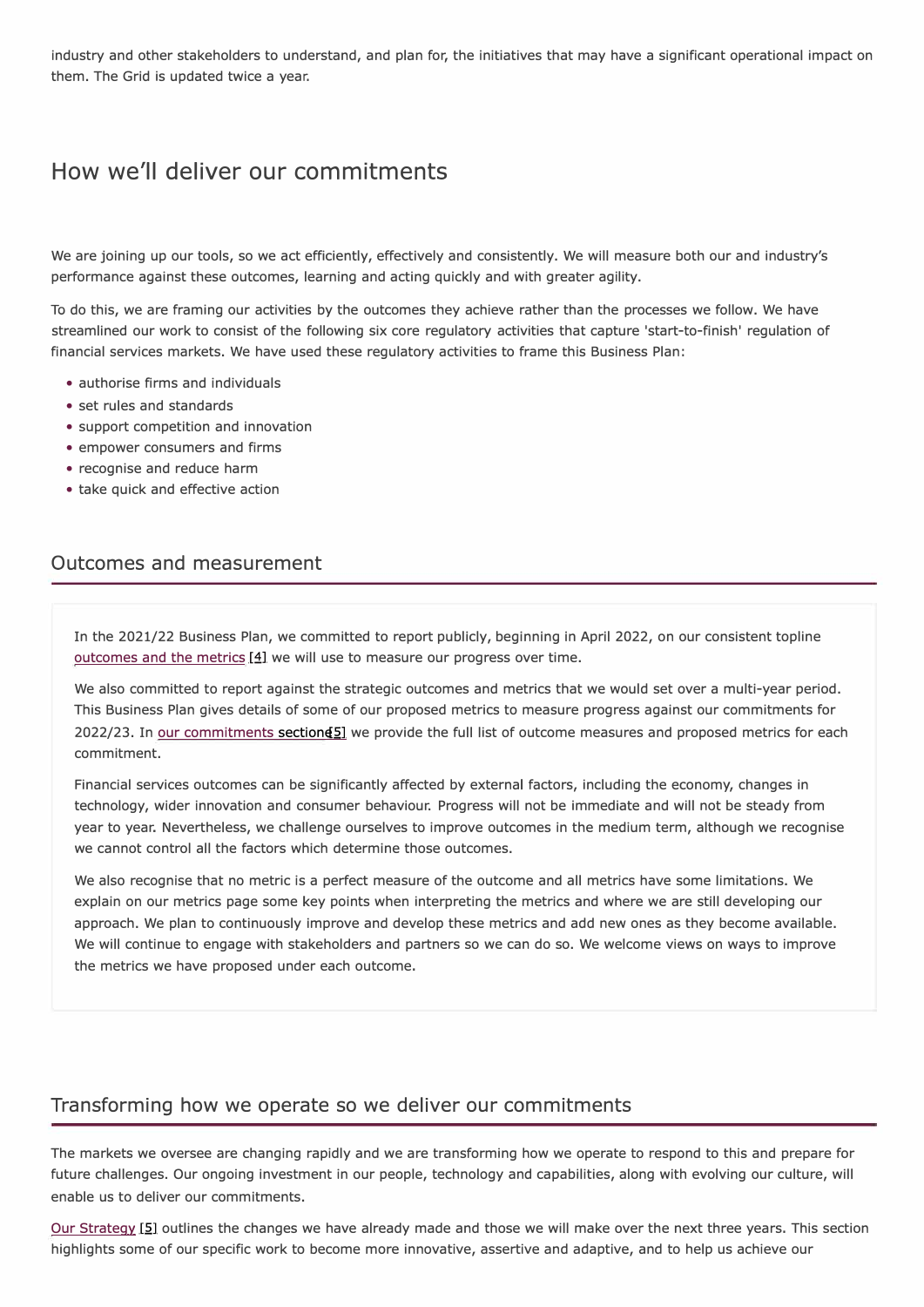### **Becoming a data-led regulator**

To be innovative and adaptive, we need to stay up to date with global changes - particularly those driven by technology, innovation, and climate change - and reflect them in our regulation.

As our transformation programme continues, a key area of investment is in our capabilities to become a data-led regulator.

Our Data Strategy will be published in the coming months. It aims to make us more effective by harnessing data, converting it into actionable intelligence and improving our real time understanding of what's currently happening and, crucially, of emerging risks.

We have built analytical tools to provide key indicators about firms to help identify risks - such as phoenixing - right at the Gateway, which we can then address via frontline teams or through automated interventions. Our new cloud-based data infrastructure allows us to work with data at scale and speed. We can engineer, connect, and blend data to create new insights to help us monitor how markets and firms are functioning in line with our market integrity objective. We have explored the use of synthetic data sets to test financial crime controls. We are undertaking more work to make this available more widely and will continue to work with industry and academia.

We're actively exploring how we can use advanced analytical techniques, such as machine learning and AI, for our own supervisory and enforcement. Together with the Bank of England, we recently published the final report [4] of the AI Public-Private Forum (AIPPF) to better understand how AI is changing UK financial markets. Building on this, we will publish a Discussion Paper on AI later this year. We are also exploring the concepts of ethics and bias in algorithms and AI to ensure that all technologies - including AI - are used in a responsible way that avoids causing harm to consumers.

Our investment in technology will continue, including developing a Digital Unified Intelligence Environment to connect the vast array of data and intelligence we hold across our systems. This will deliver key actionable insights to our teams to decisively spot and stop harm, delivering the right data, at the right place, at the right time.

Our people are central to us becoming a data-led regulator. We are building an organisation that can deliver our more innovative, assertive and adaptive approach, so that every aspect of the FCA is designed to help us do our job efficiently, effectively and consistently.

We are developing our people's skills and investing in core systems. This combination of powerful information, digital tools and data skills will enable us to do our jobs as part of a genuinely digital organisation - a key step in achieving the ambition of becoming a data-led regulator.

### **Regulatory decisions**

In November 2021, we set out changes to our Enforcement Guide (EG) and Decisions Procedure and Penalties Manual (DEPP) to streamline our decision-making and governance to enable us to be more effective and efficient in stopping harm to consumers and markets. Following consultation, we moved some decision-making on statutory notices from our Regulatory Decisions Committee (RDC) to Executive Procedures so that the RDC focuses on contentious enforcement cases.

Decisions under Executive Procedures focus on areas where we need to prevent or stop harm to consumers or the market occurring or increasing, by preventing firms from offering financial services in the first place or intervening to restrict the financial services offered to consumers. We also made some modifications to our existing Executive Procedures framework. These changes to our decision-making and Executive Procedures help us promote our statutory objectives and enable us to act more decisively and swiftly where the greatest levels of harm exist.

### **Diversity and inclusion**

We have a role in improving diversity and inclusion in the firms and markets we regulate so they better reflect those they serve. So we should be as diverse and inclusive as possible ourselves, reflecting the communities in which we work and the consumers we protect.

We are making significant progress towards our diversity targets. By 2025, we aim to have 50% of our Senior Leadership Team (SLT) identifying as female. At the end of January 2022, 47% of our SLT identify as female, up from 43% in March 2021. We also aim to have 20% of our SLT identifying as minority ethnic by 2025. At end of January 2022 15% of our SLT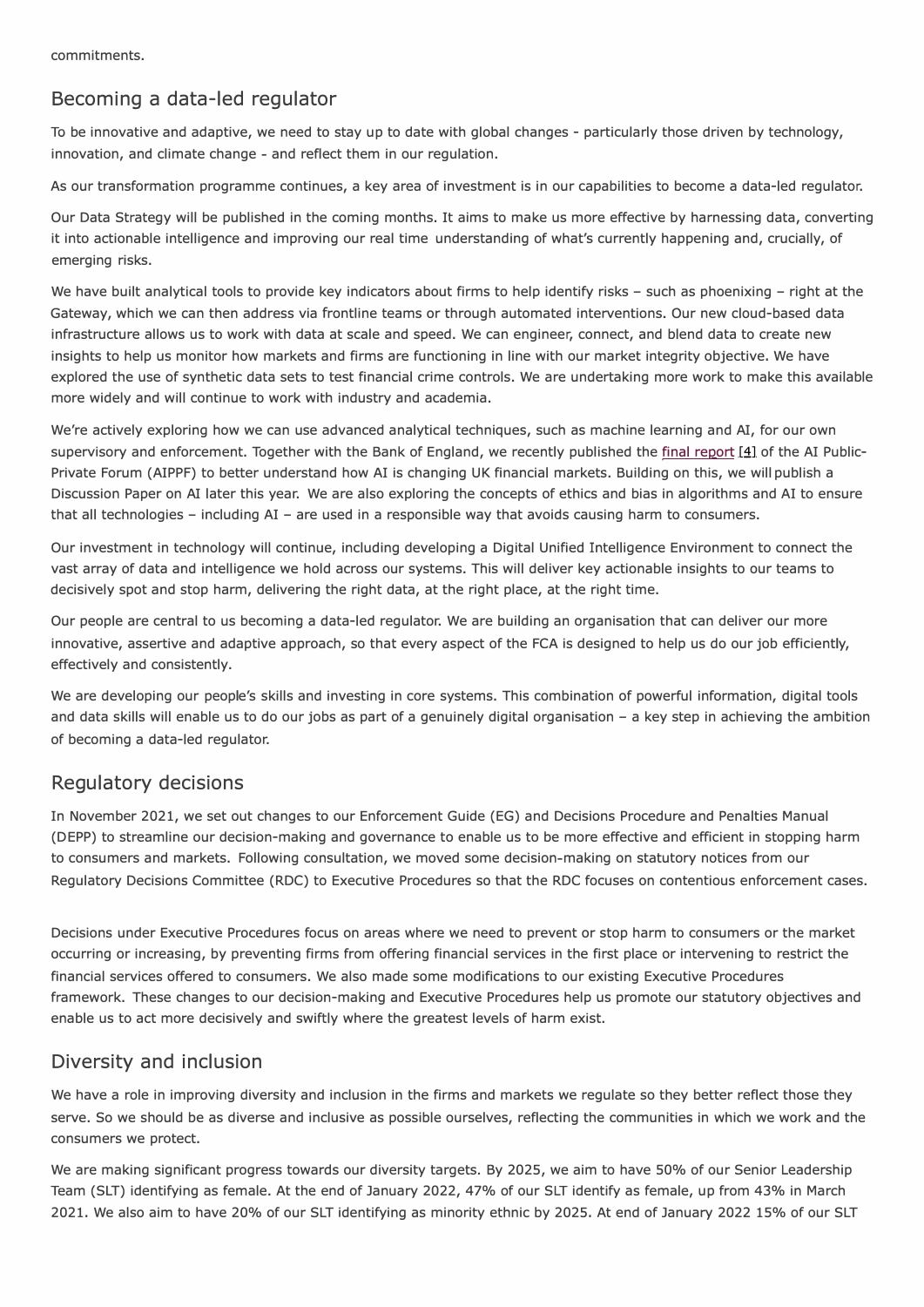identify as minority ethnic, up from 13% in March 2021. We recognise that trends may fluctuate monthly and this is a sign of progress. Our Annual Diversity Report [5] sets out our progress against other areas of diversity too.

### **National location strategy**

We are a regulator for the whole of the UK. We are building on our ongoing strong commitment to London and Edinburgh, with our national location strategy.

- We aim to have an office in Leeds by the end of 2022. We envisage around 100 colleagues in this first phase, with scope for further growth. Recruitment is underway.
- We remain committed to doubling our Edinburgh headcount to over 200 over the next two years.
- We recognise the importance of engaging with devolved administrations and legislatures, as the different nations of the UK often have different needs and views. Our Devolved Nations team is the FCA's voice in the devolved nations and represents their voice in the FCA. The team works across the UK from the FCA office in Edinburgh, and from our presence in Cardiff and Belfast.

### **This year's activities to deliver our commitments**

The next chapters provide details on our activities to deliver against our commitments this year. We also provide details of our planned work, together with the outcomes and some example metrics for each initiative that we will use to measure progress and performance (full details of these metrics are on our outcomes and metrics [8] page).

# **Focus 1: Reducing and preventing serious harm**

We have made six commitments for tackling conduct that can cause serious harm.

While only a very small minority of authorised firms cause life-changing harm, it can and does happen very quickly. This section explains the actions we are taking to deliver across our six commitments for reducing misconduct that can cause serious harm.

### **Dealing with problem firms**

Firms who don't meet our minimum standards put consumers and markets at risk. We will act faster against firms causing harm to consumers and/or markets. We will challenge ourselves to find the limits of our powers to remove firms from the market.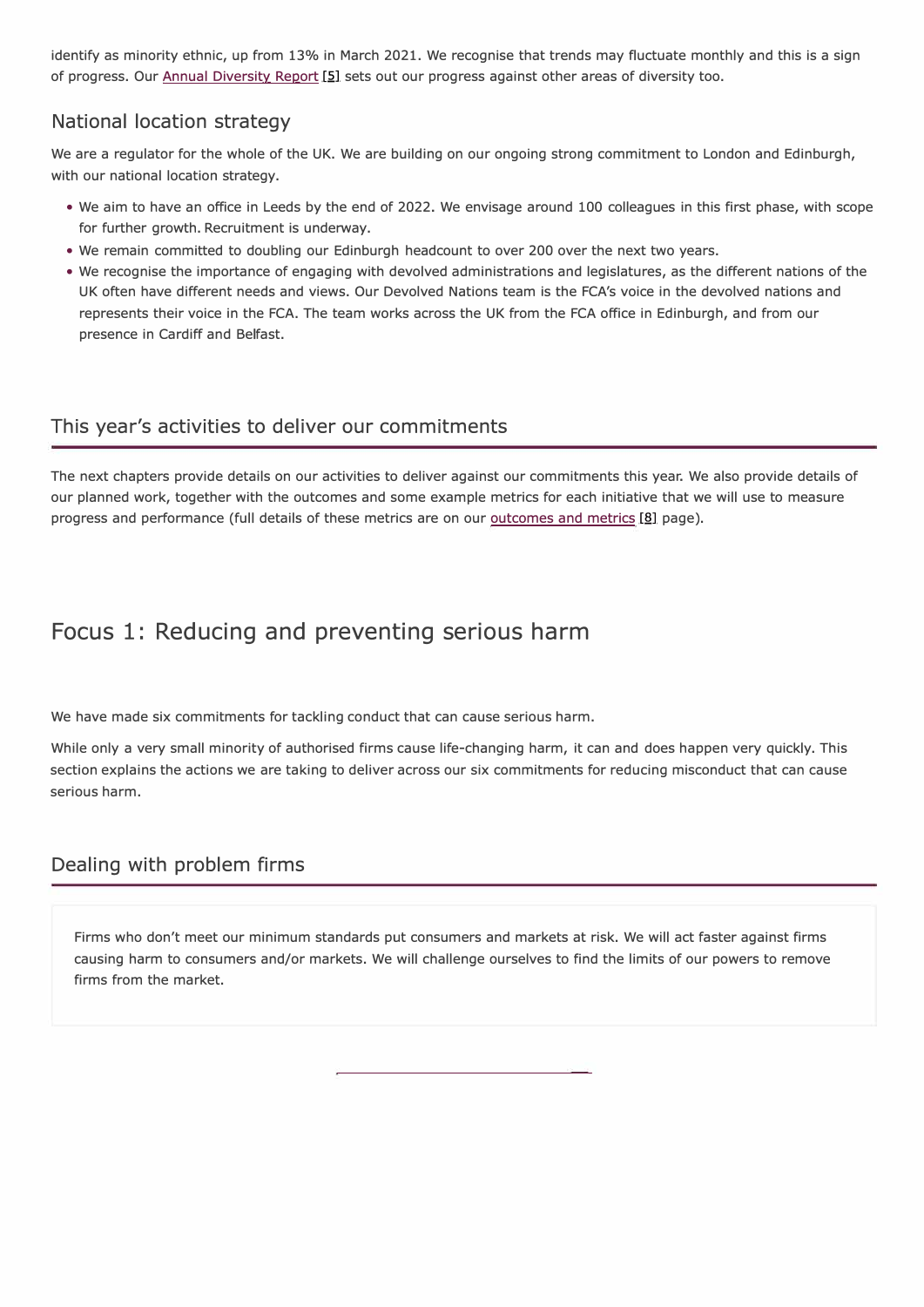#### **Examples of how we will measure progress [13] Outcomes we want to achieve**

Consumers and market participants have confidence that financial services firms which fail to meet the Threshold Conditions are identified and cancelled quickly.

• An increase in the number of cancellations or withdrawals over the next three years will reflect an increase in our effort to intervene when firms fail to meet the Threshold Conditions.

(Our Threshold Conditions are the minimum conditions which a firm is required to satisfy, and continue to satisfy, to be given and retain permissions.) We anticipate this metric to rise over the next three years, followed by a decline as relevant firms adjust their conduct to fit with our expectations. We recognise that a long-term aim to increase cancellations and withdrawals of permissions is not what we want. So we will keep this metric under review as we assess our operational effectiveness in this area and to ensure there are no unintended consequences.

• Increase in awareness of, and perceived effectiveness of, FCA interventions.

Consumers and market participants trust that the FCA intervenes to stop harm to consumers and market integrity quickly.

This is an example of a new perception metric we will develop using a survey of firms. We intend to rework existing survey questions related to FCA action to cover the effectiveness of our use of the Threshold Conditions and other intervention powers.

| <b>Regulatory</b><br>activity               | Key activities during 2022/23                                                                                                                                                                                                                                                                                                                                                                                                                                                                                                                                                                                                                                                                       |
|---------------------------------------------|-----------------------------------------------------------------------------------------------------------------------------------------------------------------------------------------------------------------------------------------------------------------------------------------------------------------------------------------------------------------------------------------------------------------------------------------------------------------------------------------------------------------------------------------------------------------------------------------------------------------------------------------------------------------------------------------------------|
| Authorise<br>firms and<br>individuals       | • Complete the next phase of our Cancellation of Firm Authorisation Project. This will allow us to<br>automate some of our processes, increasing efficiencies while still providing effective decision-making<br>at the right points.                                                                                                                                                                                                                                                                                                                                                                                                                                                               |
| Set rules<br>and<br>standards               | . Conduct a small number of complex Threshold Conditions test cases to determine whether our aims are<br>supported by current legislation and policy and where necessary seek to make changes to support our<br>ambitions.                                                                                                                                                                                                                                                                                                                                                                                                                                                                          |
| Support<br>competition<br>and<br>innovation | . Level the playing field for firms that follow the rules by removing those that consistently show they are<br>unable or unwilling to do so.                                                                                                                                                                                                                                                                                                                                                                                                                                                                                                                                                        |
| Recognise<br>and reduce<br>harm             | . Develop an automated approach for identifying simple Threshold Conditions breaches.                                                                                                                                                                                                                                                                                                                                                                                                                                                                                                                                                                                                               |
| Take<br>quick and<br>effective<br>action    | . Identify and cancel firms that do not meet Threshold Conditions at pace and at scale, removing them<br>from the perimeter.<br>• Intervene at pace against firms causing harm to consumers and/or markets, preserving consumer<br>assets and stopping harm in its tracks.<br>. Increase the number of resources, with new hires providing extra capacity to drive faster and more<br>targeted action.<br>. Expand the types of Threshold Conditions breaches we take action against. This will include more firms<br>that demonstrate over time that they do not have adequate resources to operate in the interests of<br>consumers and markets without material intervention from the regulator. |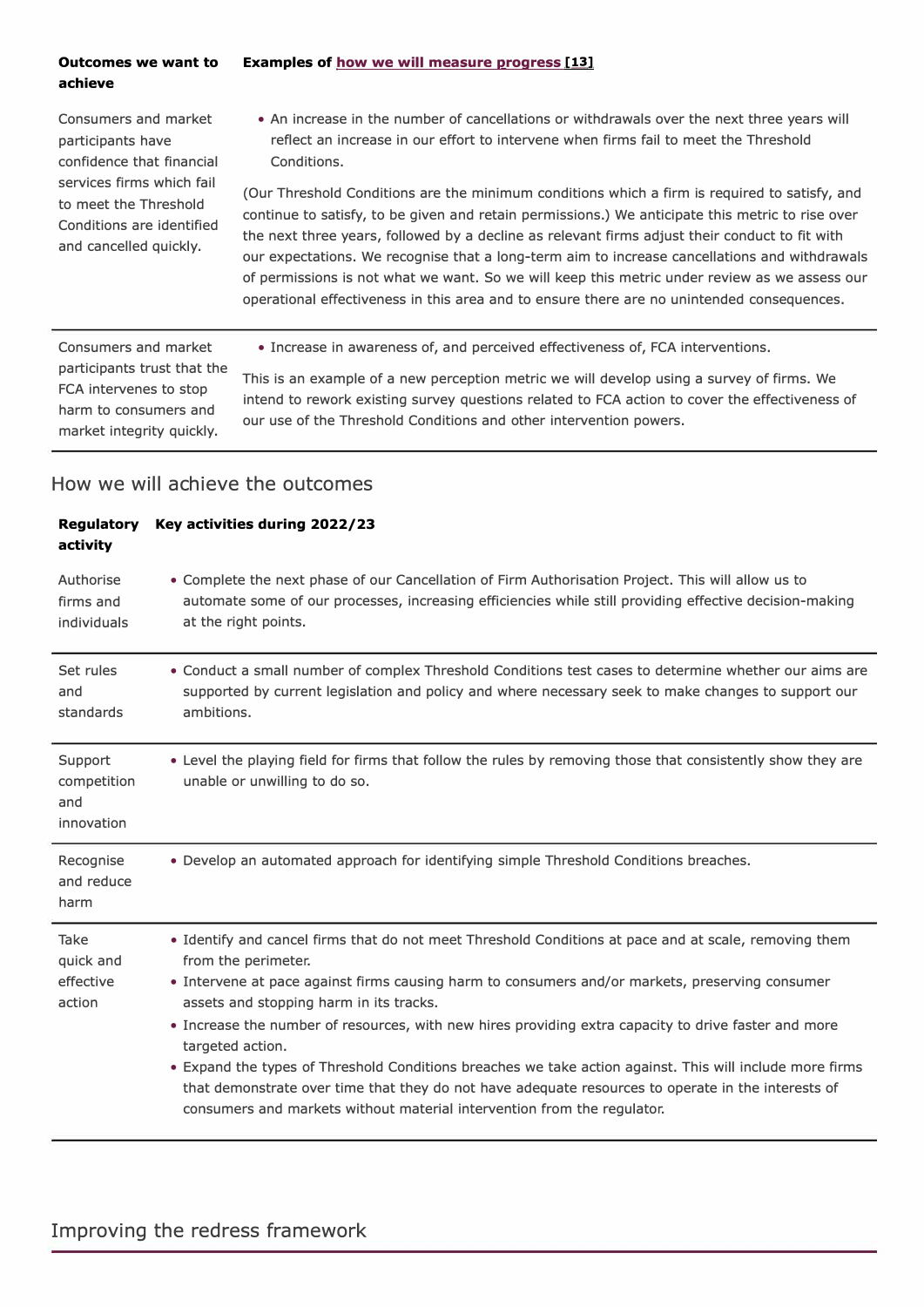We have a duty to protect consumers from harm. That includes making sure they can get redress when things have already gone wrong. Too many firms fail owing redress to consumers. We want to see more consumers get redress from the firm that owes them money.

| <b>Outcomes we want to</b><br>achieve                                                        | Examples of how we will measure progress [14]                                                                                                                                                                                                              |
|----------------------------------------------------------------------------------------------|------------------------------------------------------------------------------------------------------------------------------------------------------------------------------------------------------------------------------------------------------------|
| The claims management<br>company (CMC) sector delivers<br>fair value.                        | . We are developing a metric that measures the proportion of consumers who<br>consider that the service that claims management companies provide to them<br>meets their expectations.                                                                      |
|                                                                                              | We consider an increase in this metric a broad indicator of CMC services providing fair<br>value. However, it should be noted that the outcome of consumers' actual claims can<br>influence their perception of the value CMCs provided and they received. |
| The redress system delivers<br>timely complaint resolution and<br>compensation to consumers. | • Increase in the overall timeliness of firms' complaints resolution measured by the<br>proportion of complaints closed within three days, between three days and eight<br>weeks, and after eight weeks.                                                   |
|                                                                                              | We are also considering the feasibility of metrics in relation to complaint resolution that<br>would better capture the fairness of complaint resolution, in addition to timeliness.                                                                       |
| Firms that create a redress<br>burden bear the associated<br>cost themselves.                | • Stabilisation of the redress burden arising from insolvent firms' unpaid liabilities<br>through Financial Services Compensation Scheme (FSCS) claims over a multi-year<br>period, with a view to a subsequent reduction.                                 |
|                                                                                              | As FSCS claims will always be 'after the event' these are lagging indicators. So it will<br>take some time before the impact of our work begins to show. FSCS claims may also be<br>driven by wider economic conditions.                                   |
| Consumers understand the<br>redress system and how to                                        | . Increase in consumer awareness of the redress system from our Financial Lives<br>survey data [3]. This is our flagship survey of UK consumers.                                                                                                           |
| access it.                                                                                   | We recognise the limitations of this metric in capturing consumer understanding of the<br>redress system as well as awareness. This is complex and we may explore how to<br>develop this further.                                                          |

| <b>Regulatory</b><br>activity            | Key activities during 2022/23                                                                                                                                                                                                                                                                                                                                                                                                                                          |
|------------------------------------------|------------------------------------------------------------------------------------------------------------------------------------------------------------------------------------------------------------------------------------------------------------------------------------------------------------------------------------------------------------------------------------------------------------------------------------------------------------------------|
| Set rules<br>and<br>standards            | • Publish our response to the consultation on CMC phoenixing. This is when individuals from firms that go<br>out of business later reappear in connection with CMCs and charge consumers for seeking compensation<br>against their former firm's poor conduct by bringing claims to the FSCS. Our proposed rules ban CMCs<br>from handling claims where they have these connections.<br>• Consult on revisions to the pensions transfer redress quidance in July 2022. |
| Take quick<br>and<br>effective<br>action | • Embed the wider implications framework $[4]$ , launched in January 2022. Through this, we will work in<br>more areas with our regulatory partners, to tackle common issues and provide greater certainty to<br>consumers and firms.                                                                                                                                                                                                                                  |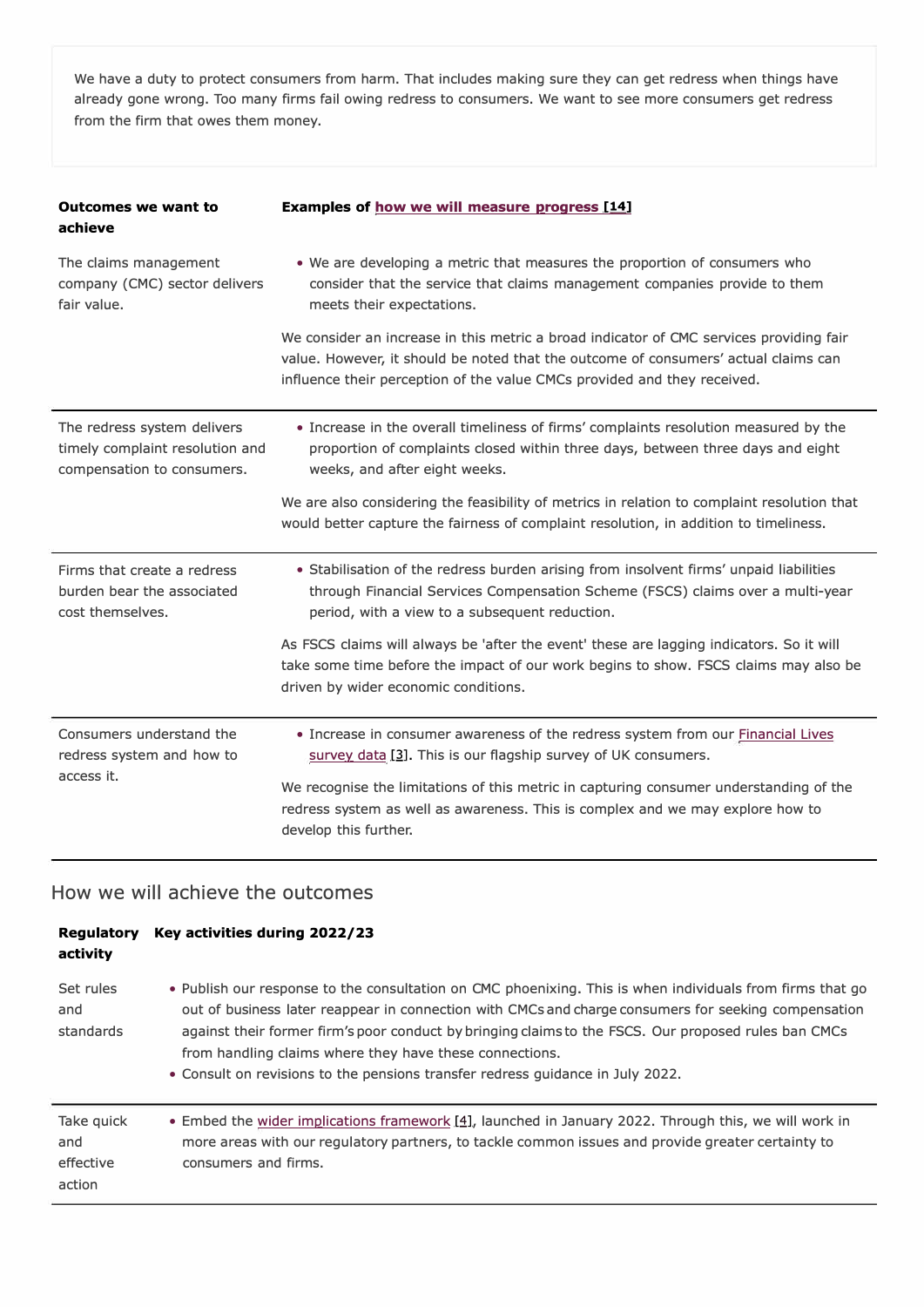Failing firms can cause widespread harm. Consumers can lose money. Firms will always carry a risk of failing, so they need to plan for this from the outset.

We aim to minimise the fallout from failing firms. Firms should be financially resilient and recover quickly from disruptions.

| <b>Outcomes we want to achieve</b>                                                                                                                                                                                                                                     | Examples of how we will measure progress [15]                                                                                                                                                                                                                                                                                                                                                                                                                                                                     |  |
|------------------------------------------------------------------------------------------------------------------------------------------------------------------------------------------------------------------------------------------------------------------------|-------------------------------------------------------------------------------------------------------------------------------------------------------------------------------------------------------------------------------------------------------------------------------------------------------------------------------------------------------------------------------------------------------------------------------------------------------------------------------------------------------------------|--|
| Firms meet their financial resource<br>requirements so that they can conduct<br>business, wind down and, where applicable,<br>fail without causing significant harm to<br>consumers and market participants.                                                           | • A low and stable proportion of firms not meeting financial resource<br>requirements.<br>A low and stable proportion of firms who do not meet their financial<br>requirements indicates that firms are generally able to conduct business<br>and wind down without causing significant harm. The metric does not<br>perfectly capture progress towards the outcome because not all prudential<br>regimes are harm based. So even where firms meet their financial<br>resource requirements, they can cause harm. |  |
| Client assets and funds are appropriately<br>held so that if the firm fails, they are<br>returned as quickly, and as whole, as<br>possible.                                                                                                                            | • The proportion of firms with 'adverse' 'reasonable assurance' CASS<br>audit opinions remains stable, with a target rate of below 10%.<br>A low and stable proportion of firms with adverse CASS audits indicates<br>that firms generally hold client assets and funds appropriately. An adverse<br>report is one where the auditor has identified a problem (eg the firm not<br>identifying client money).                                                                                                      |  |
| Firms subject to financial, or other, stress<br>which may lead to firm failure are quickly<br>identified and the firm rectifies the situation,<br>winds down solvently, or enters insolvency in<br>a way which minimises harm to consumers<br>and market participants. | We are developing a metric to monitor the accuracy with which we identify<br>firms' resilience to financial or other stress.                                                                                                                                                                                                                                                                                                                                                                                      |  |

| <b>Regulatory</b><br>activity | Key activities during 2022/23                                                                                                                                                                                                                                                                                                                                                                            |
|-------------------------------|----------------------------------------------------------------------------------------------------------------------------------------------------------------------------------------------------------------------------------------------------------------------------------------------------------------------------------------------------------------------------------------------------------|
| Set rules and<br>standards    | • Set rules and standards to ensure we apply greater consistency to firms, firms better understand<br>the obligations on them and harms are properly taken into account, for example by:<br>• embedding the new Investment Firms Prudential Regime (IFPR)<br>• inputting into developing crypto policies<br>• developing standards for consumer investments firms promoting the need for wind down plans |
| Recognise and                 | • Identify harm and act to mitigate it proactively and quickly by using Data Dashboards to identify                                                                                                                                                                                                                                                                                                      |
| reduce harm                   | emerging issues.                                                                                                                                                                                                                                                                                                                                                                                         |
| Take quick and                | • Be more assertive with our powers to start insolvency processes when necessary to mitigate harm                                                                                                                                                                                                                                                                                                        |
| effective action              | caused by firms.                                                                                                                                                                                                                                                                                                                                                                                         |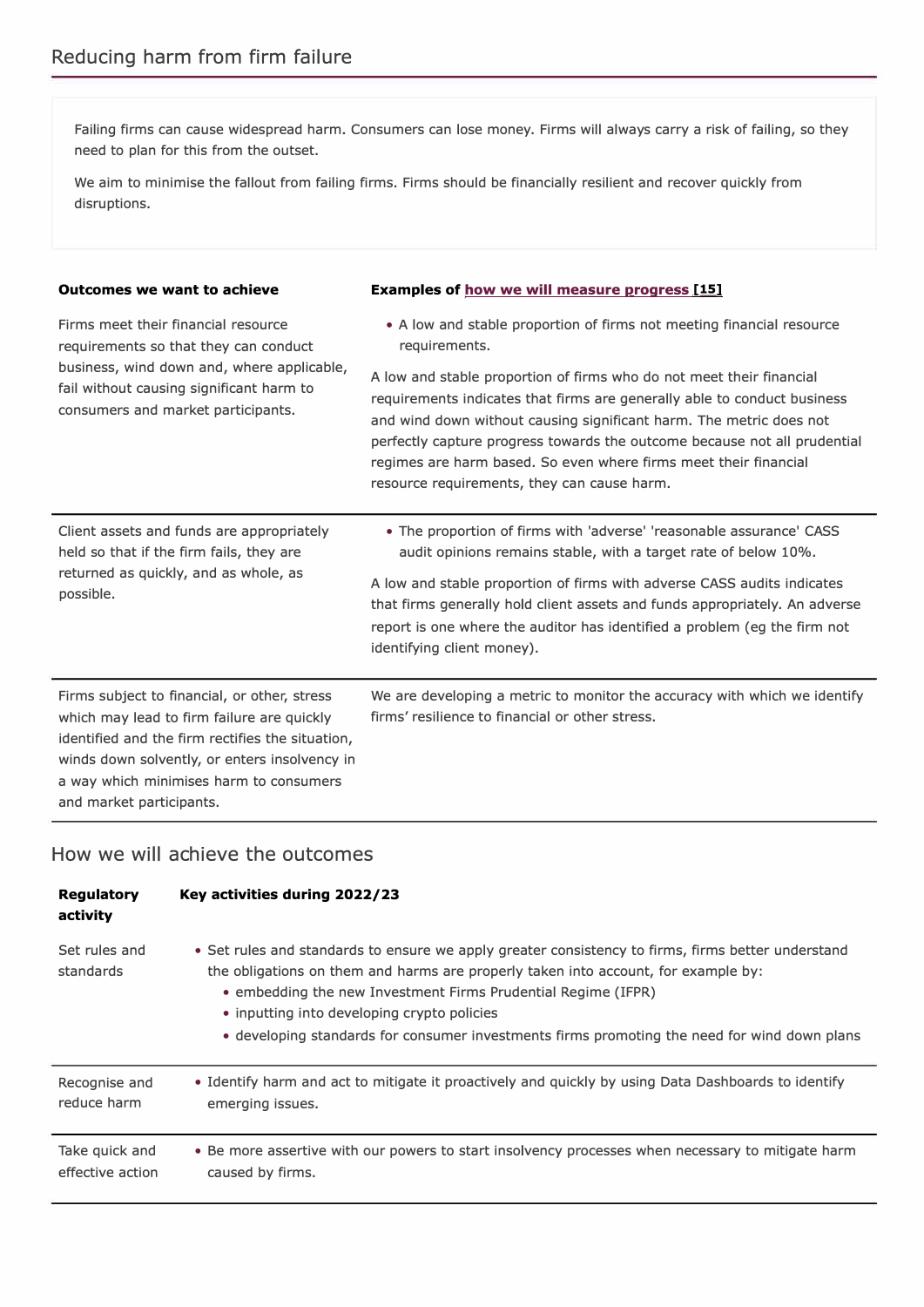Principal firms are responsible for ensuring their Appointed Representatives (ARs) comply with our rules. But many principals do not adequately oversee the activities of their ARs. Consumers are at risk of being mis-led and mis-sold, while misconduct by ARs in the financial sector can undermine market integrity. So we're making changes to improve principals' oversight of their ARs, increase the information they give us and raise standards across financial services.

#### **Outcomes we want Examples of how we will measure progress [18] to achieve**

harm caused through ARs.

Stronger oversight by • Reduction over time in volume of complaints (per £1m of revenue from regulated principals to reduce activities) about principal firms compared to non-principals.

> We know our activities will take some time to impact complaints data. We anticipate a reduction in complaints will lag behind the changes we are making. We may also see increases in the short term, where our work reveals misconduct that drives complaints.

The AR Regime crosses the breadth of the financial services sector. So we'll also use metrics related to other strategic outcomes where ARs are operating to measure the success of our work.

| <b>Regulatory activity</b>            | Key activities during 2022/23                                                                                                                                                                                                                                                                                                                                                                                                                             |
|---------------------------------------|-----------------------------------------------------------------------------------------------------------------------------------------------------------------------------------------------------------------------------------------------------------------------------------------------------------------------------------------------------------------------------------------------------------------------------------------------------------|
| Authorise firms and<br>individuals    | • Strengthen scrutiny at the regulatory gateway. This includes more engagement with<br>principal firms as they appoint ARs and robust assessments of authorisation<br>applications by prospective principal firms.                                                                                                                                                                                                                                        |
| Set rules and standards               | • Publish final rules following our consultation (CP21/34 [-2]). Our proposed rules and<br>guidance are intended to:<br>• clarify and strengthen principals' responsibilities and our expectations of them<br>• increase the amount and timeliness of information we receive on principals and<br>their ARs<br>. Continue work with the Treasury on the outcome of its Call for Evidence on the AR<br>regime as it considers possible legislative change. |
| Support competition and<br>innovation | • Assess the need for further policy interventions discussed in our consultation. We'll<br>consider the potential impact on competition and innovation, for example in relation<br>to regulatory hosting. This will inform whether we need to take further action.                                                                                                                                                                                        |
| Empower consumers and<br>firms        | • Improve the information relating to principals and their ARs included on the FCA<br>Register (subject to consultation).                                                                                                                                                                                                                                                                                                                                 |
| Recognise and reduce harm             | • Intensify supervision of principal firms to reduce the most significant risks from ARs.<br>We'll increase our use of data to better target our interventions.                                                                                                                                                                                                                                                                                           |
| Take quick and effective action       | • Undertake more assertive supervision of high-risk principals, including greater use of<br>our regulatory tools and appropriate enforcement action.                                                                                                                                                                                                                                                                                                      |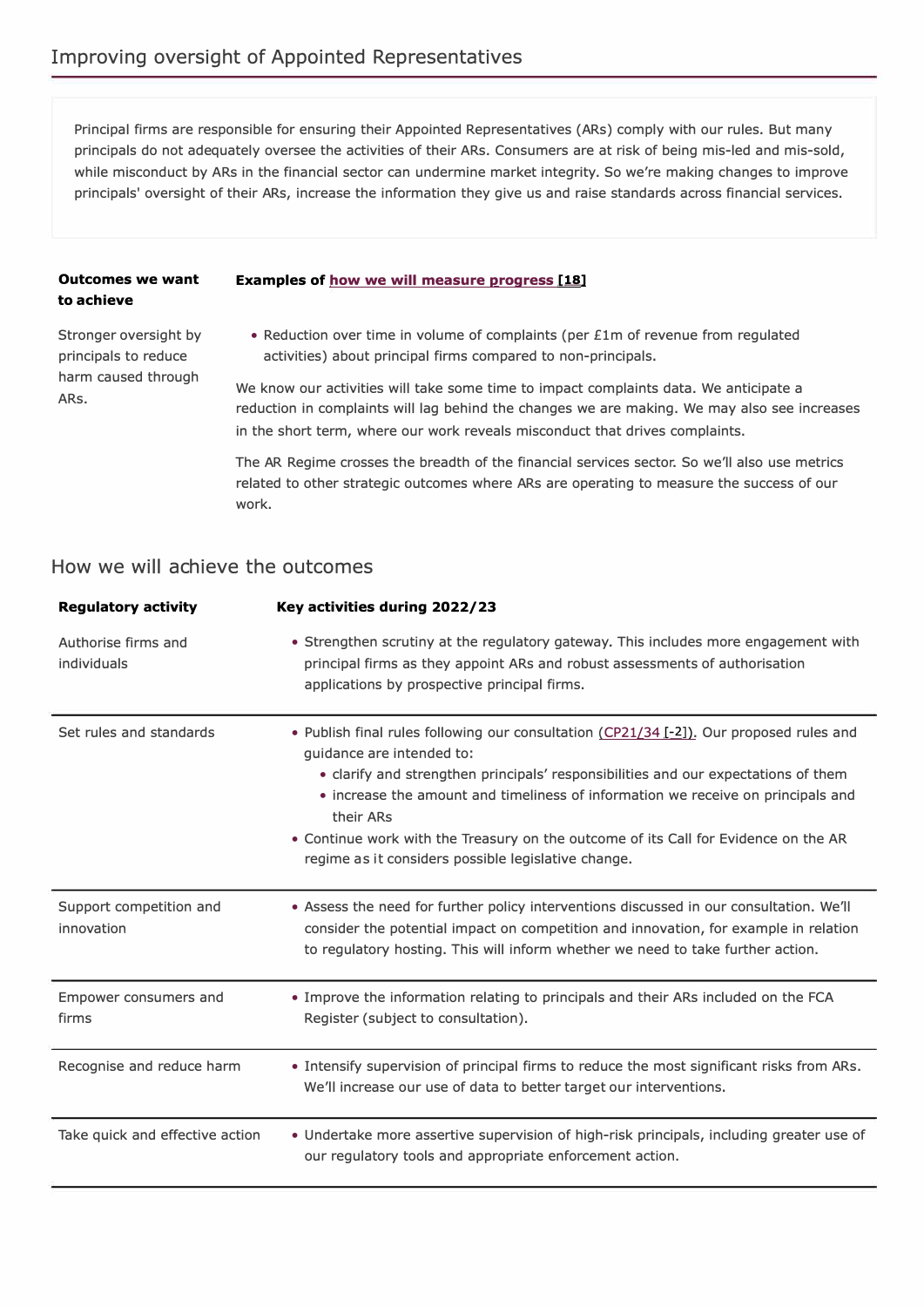Financial crime does incalculable damage to society. Reducing financial crime requires a collective effort - from us, regulated firms, the Government and our regulatory law enforcement partners, both in the UK and internationally.

#### **Examples of how we will measure progress [19] Outcomes we want to**

Slow the growth in investment fraud victims and losses.

**achieve**

Slow the growth in Authorised Push Payment (APP) fraud cases and losses.

• Reported investment and APP fraud victims and losses.

The Government is developing its economic crime plan, and fraud action plan, with its partners, including us. While counter-fraud work is already underway, in the short to medium-term fraud offences are likely to continue to rise. There are wide-ranging drivers of the different types of fraud and an array of parties who can affect its prevalence and impact on victims. The effect on outcomes depends on those partners working together and taking actions, as well as us. The incidence of fraud is also affected by levels of consumer awareness and consumer behaviour. So it is challenging to isolate and measure the impact of our interventions on fraud.

Reduction in financial crime by lowering the incidence of money laundering through the firms we supervise directly and by improving the effectiveness of supervision by professional body supervisors.

• Increase in the proportion of applications rejected, withdrawn or refused by the FCA under Money Laundering Regulations (MLRs) or for financial crime reasons.

This metric is under development and indicates the strength of our gateway to ensure high standards and minimise financial crime within the regulatory perimeter (the legal boundary between what we do and don't regulate). Over time, as our work on money laundering and financial crime has wider effects, we expect the proportion of applications rejected, withdrawn or refused to stabilise as firms adjust their conduct to fit with our expectations.

| Regulatory<br>activity                       | Key activities during 2022/23                                                                                                                                                                                                                                                                                                           |
|----------------------------------------------|-----------------------------------------------------------------------------------------------------------------------------------------------------------------------------------------------------------------------------------------------------------------------------------------------------------------------------------------|
| Authorise<br>firms and<br><i>individuals</i> | • Reduce the opportunities for fraudsters to seek approval through the gateway.                                                                                                                                                                                                                                                         |
| Set rules<br>and<br>standards                | • Ensure we have effective oversight of firms communicating and approving financial promotions and that<br>firms only do so when they have the relevant competence and expertise. The proposals in CP22/2 [-6]<br>will help us achieve this. We intend to publish our final rules in summer 2022.                                       |
| Empower<br>consumers<br>and firms            | • Continue to run our ScamSmart [-5] consumer campaign, focused on the areas of highest priority<br>fraud. The campaign helps consumers spot the warning signs of scams and access tools such as the<br>Warning List [-4] - a database of unauthorised firms. The campaign runs across loan-fee fraud,<br>investment and pension fraud. |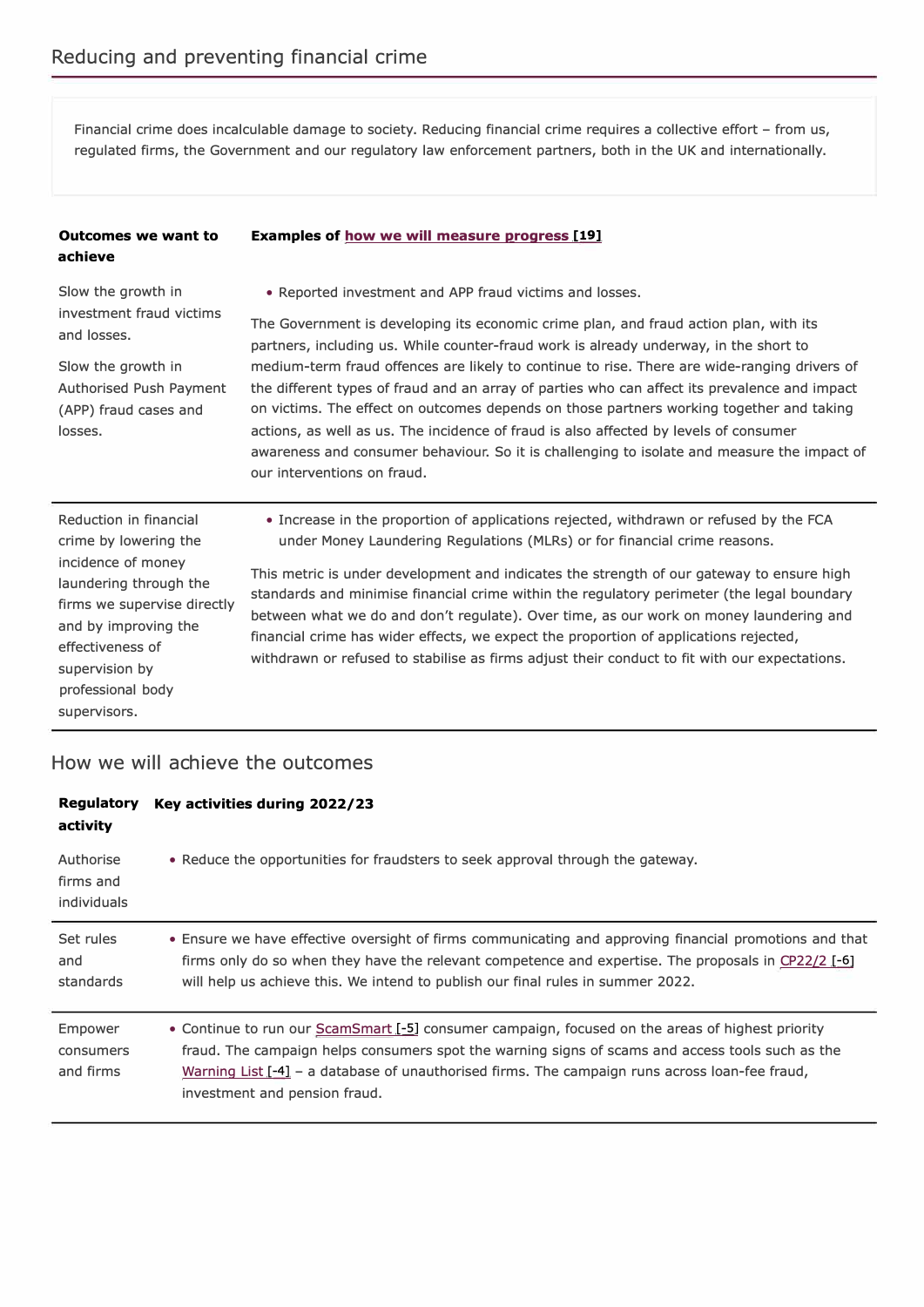#### **Regulatory Key activities during 2022/23 activity**

| Recognise<br>and reduce<br>harm | . Develop our approach for effectively supervising the anti-fraud systems and controls of the firms we<br>regulate.<br>. Undertake a small number of assessments of firms' anti-fraud systems and controls to understand and<br>evaluate how they are protecting consumers from fraud.<br>• Put greater resource into our intelligence gathering and expand our analytics to better spot and track<br>potentially fraudulent activity at scale and reduce the average amount of money lost due to scams.<br>Increase engagement with partners at both a strategic and tactical level, including the National<br>Economic Crime Centre (NECC). This will enable us to contribute to the ten-year Fraud Action Plan,<br>being developed by the NECC, Economic Crime Delivery Board and Economic Crime Strategic Board.<br>• Continue our work to supervise cryptoassets firms' compliance with the Money Laundering Regulations<br>(MLRs). We will rapidly intervene where firms risk being used as conduits for illegal activity, or where<br>firms pose harm to consumers or market integrity (for example operating without registration,<br>perpetrating fraud or high-risk activities).<br>• Proactively supervise through the Office for Professional Body Anti-Money Laundering Supervision<br>(OPBAS). |
|---------------------------------|--------------------------------------------------------------------------------------------------------------------------------------------------------------------------------------------------------------------------------------------------------------------------------------------------------------------------------------------------------------------------------------------------------------------------------------------------------------------------------------------------------------------------------------------------------------------------------------------------------------------------------------------------------------------------------------------------------------------------------------------------------------------------------------------------------------------------------------------------------------------------------------------------------------------------------------------------------------------------------------------------------------------------------------------------------------------------------------------------------------------------------------------------------------------------------------------------------------------------------------------------------------------------------------------------------------|
| Take quick                      | • Enhance capabilities to identify, alert and request that platforms take down unauthorised financial                                                                                                                                                                                                                                                                                                                                                                                                                                                                                                                                                                                                                                                                                                                                                                                                                                                                                                                                                                                                                                                                                                                                                                                                        |
| and                             | promotions, associated websites and social media accounts.                                                                                                                                                                                                                                                                                                                                                                                                                                                                                                                                                                                                                                                                                                                                                                                                                                                                                                                                                                                                                                                                                                                                                                                                                                                   |
| effective                       | • Continue to use our enforcement powers to disrupt, pursue and sanction those committing financial                                                                                                                                                                                                                                                                                                                                                                                                                                                                                                                                                                                                                                                                                                                                                                                                                                                                                                                                                                                                                                                                                                                                                                                                          |
| action                          | crime, fraudsters and their enablers.                                                                                                                                                                                                                                                                                                                                                                                                                                                                                                                                                                                                                                                                                                                                                                                                                                                                                                                                                                                                                                                                                                                                                                                                                                                                        |

### **Delivering assertive action on market abuse**

Market abuse undermines the integrity of the UK financial system, eroding confidence and reducing participation in our markets. Firms are a vital first line of defence. We want them to have strong prevention cultures and effective systems and controls. We work in primary markets to ensure firms and issuers have robust controls in relation to inside information and disclose it to the market in an accurate and timely way.

In secondary markets, we actively monitor data and firm intelligence to spot insider dealing and market manipulation, and take action. Our work will strengthen firms' resilience, improve our detection capability across the market and deliver assertive action both against current wrongdoing and to deter future abuse.

#### **Outcomes we want to achieve**

#### **Examples of how we will measure progress [21]**

• Increase in perceived effectiveness of our action to promote market integrity.

Increased confidence in the integrity of UK markets which maintains high levels of participation across the buy-side and sell-side.

We plan to develop a new perception metric using a survey of market participants.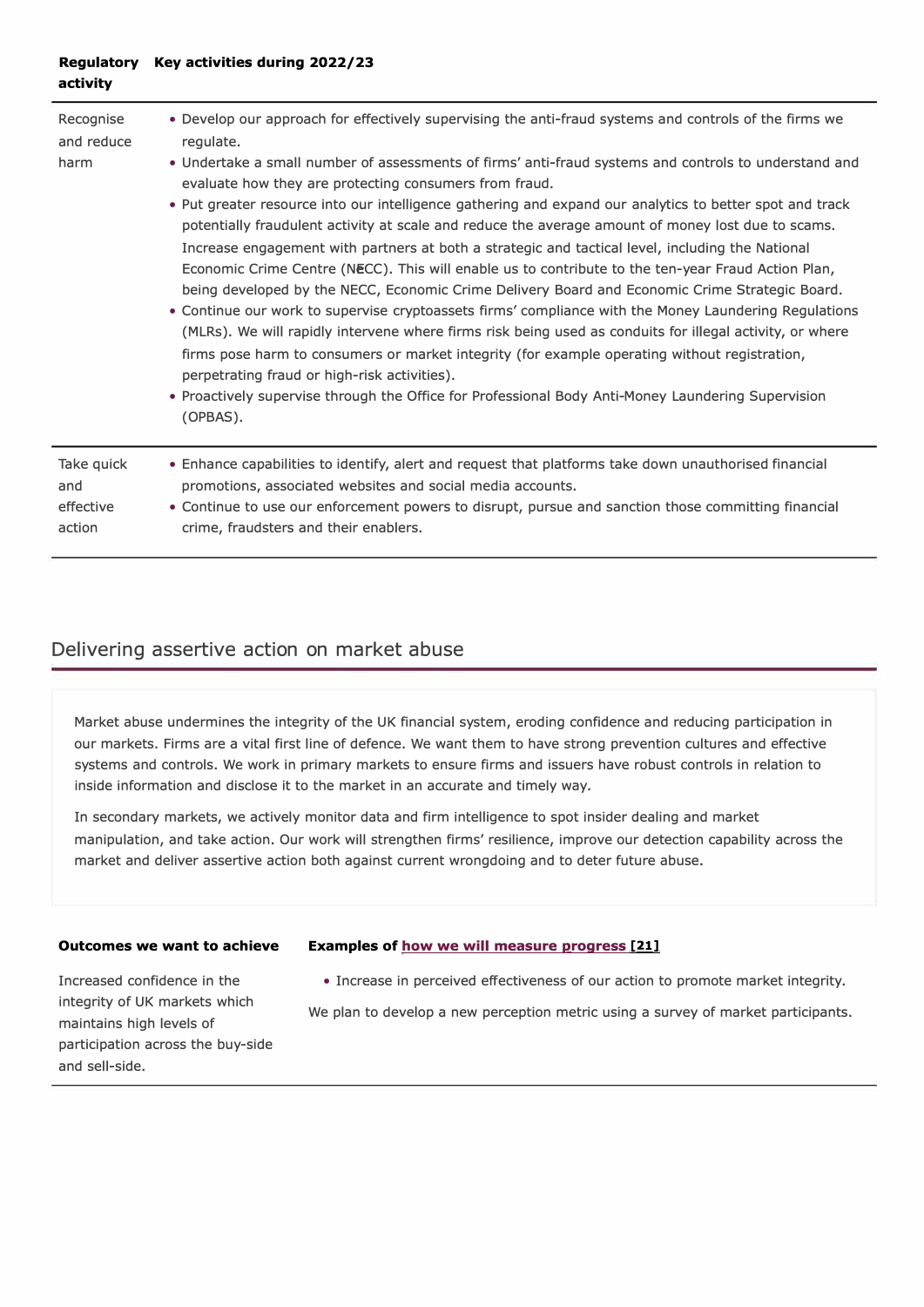| <b>Outcomes we want to achieve</b>                                                                                                                                                          | Examples of how we will measure progress [21]                                                                                                                                                                                                                                                                                                                                                                              |
|---------------------------------------------------------------------------------------------------------------------------------------------------------------------------------------------|----------------------------------------------------------------------------------------------------------------------------------------------------------------------------------------------------------------------------------------------------------------------------------------------------------------------------------------------------------------------------------------------------------------------------|
| Timely and accurate disclosure of<br>corporate information.                                                                                                                                 | • Increase in the number of FCA interventions, broadly defined, for failure of<br>publicly traded issuers to disclose properly.                                                                                                                                                                                                                                                                                            |
|                                                                                                                                                                                             | We are developing a broad measure of how our discussions and interventions with<br>issuers promote better disclosures. This measure will be affected by our capacity to<br>detect poor disclosures as well as overall market conditions. A decrease in the<br>number of interventions may indicate that standards are improving, so this metric<br>will need to be interpreted alongside indicators of market cleanliness. |
| Financial firms and issuers are<br>more resilient to market abuse,<br>having robust systems and<br>controls, high-quality reporting<br>practices and a strong anti-market<br>abuse culture. | • Decrease in values of our market cleanliness (MC) statistics.<br>Our broad measure of market cleanliness is one indicator of possible insider dealing<br>but this can be affected by other factors such as sample size or high volatility.                                                                                                                                                                               |
| Criminal, civil and supervisory<br>sanctions are brought to bear on<br>wrongdoers to provide effective<br>deterrents.                                                                       | We are considering the best way to measure market abuse/ misconduct enforcement<br>cases and outcomes.                                                                                                                                                                                                                                                                                                                     |

### **How we will achieve the outcomes**

| <b>Regulatory</b><br>activity | Key activities during 2022/23                                                                                                                                                                                                                                                                                                                                                                                                                                                            |
|-------------------------------|------------------------------------------------------------------------------------------------------------------------------------------------------------------------------------------------------------------------------------------------------------------------------------------------------------------------------------------------------------------------------------------------------------------------------------------------------------------------------------------|
| Set rules and<br>standards    | • Provide guidance through Technical Notes, which we consult on through our Primary Markets<br>Bulletin publications.<br>• Continue to supervise issuers to ensure those standards are applied.                                                                                                                                                                                                                                                                                          |
| Recognise and<br>reduce harm  | • Successfully deliver the Market Surveillance Refresh project to allow efficiency improvements in<br>our alerting, triage, and enguiry analytics.<br>. Increase our detection capability through advanced analytics and better data coverage.<br>• Complete our Markets Data Processor refresh which delivers market data to our alerting and<br>analytics tools.<br>• Further develop structured machine-readable Primary Market data through our national storage<br>mechanism (NSM). |

# **Examples of our work to reduce and prevent serious harm**

#### British Steel Pension Scheme

On 31 March we published a consultation paper [-9] setting out our proposals for a consumer redress scheme. Under this, consumers who were given unsuitable advice to transfer out of the British Steel Pension Scheme (BSPS) can have the advice they received reviewed and receive redress where unsuitable advice caused loss. We found that a high proportion of that advice was unsuitable for those consumers and caused them financial loss.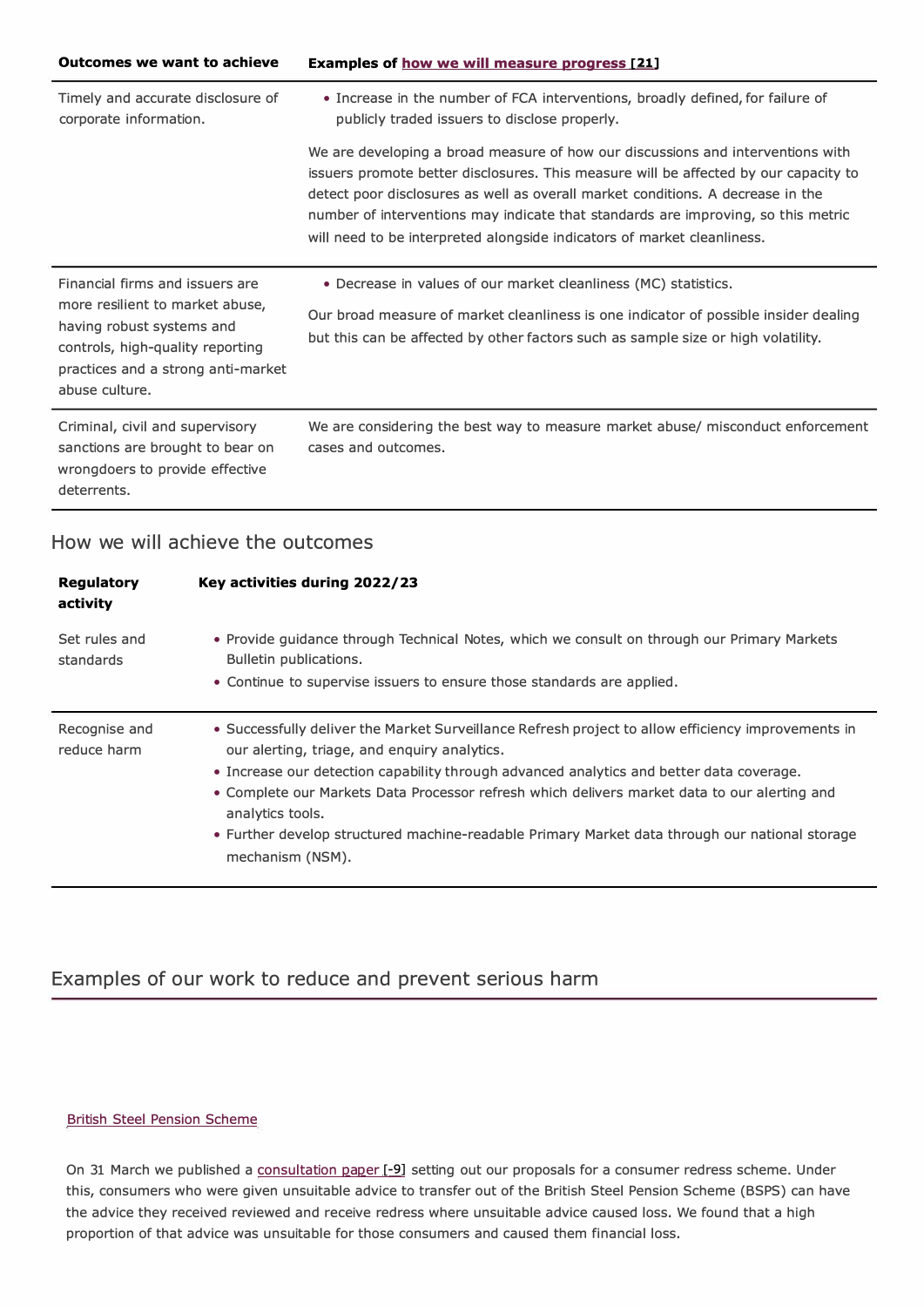The proposed scheme will advance our objective to secure an appropriate degree of protection for consumers. To achieve that we will:

- ensure firms review advice to identify whether it was unsuitable and caused loss
- ensure BSPS members who were given unsuitable advice that resulted in loss can receive redress
- ensure the scheme is effectively implemented and delivers efficient and consistent results to consumers, including learning from the Swift review [-8]
- avoid unnecessary complexity so that firms and consumers understand the scheme, what it means for them and any action they may be required to take
- work closely with the Financial Ombudsman Service and the FSCS to ensure outcomes for consumers are consistent
- monitor the impact that implementing a BSPS scheme has on the wider pension transfer market and consumer access to advice

Beyond our work on BSPS we are working on a number of past business reviews with firms who have provided poor advice to ensure consumers get access to redress. We expect most of this work to conclude this year.

We receive data every six months from firms with a Defined Benefit pension transfer permission. We use this data as part of our ongoing supervision and will investigate where it raises concerns. Where we identify poor advice, we take action.

We are also working closely with The Pensions Regulator to continue to improve the sharing of data between organisations as set out in the Joint Protocol. This work has included our recent joint statement on the Old BSPS.

#### High-cost credit

In recent years, the aggregate level of credit available to those who have limited or no access to mainstream credit and may be in vulnerable circumstances has reduced significantly, in markets such as home collected credit, guarantor loans and High-Cost Short-Term Credit. This situation is due to different factors, including firms' past unaffordable lending.

We have been building a picture of the nature and scale of future supply of credit to borrowers outside the mainstream markets and getting a deeper understanding of the characteristics and needs of consumers who may no longer be able to access credit. We are considering how to support these consumers, as the cost of living increases, without reducing necessary protections and exposing them to further harm.

We know that a compliant, responsible commercial high-cost credit sector can only meet some of their needs. We are supporting Government and Fair4AII Finance on initiatives like the No-interest Loans Scheme and are ready to play our part in collective efforts to explore how to support consumers.

Underpinning this is our ongoing strategy to drive improved compliance in the high-cost credit market so that firms serve consumers responsibly. A fair, responsible and sustainable market should not see credit being offered to consumers who cannot afford to repay it. We want to see a culture shift, moving away from past poor conduct and taking responsibility for consumer outcomes. To support this, we are considering how we can help firms understand what outcomes we expect and how to apply our rules in practice.

# **Focus 2: Setting and testing higher standards**

We have committed to focusing on the impact firms' actions have on consumers and markets. We expect firms to adopt the same mindset. This section explains the actions we are taking to set higher standards and assess how these deliver better outcomes.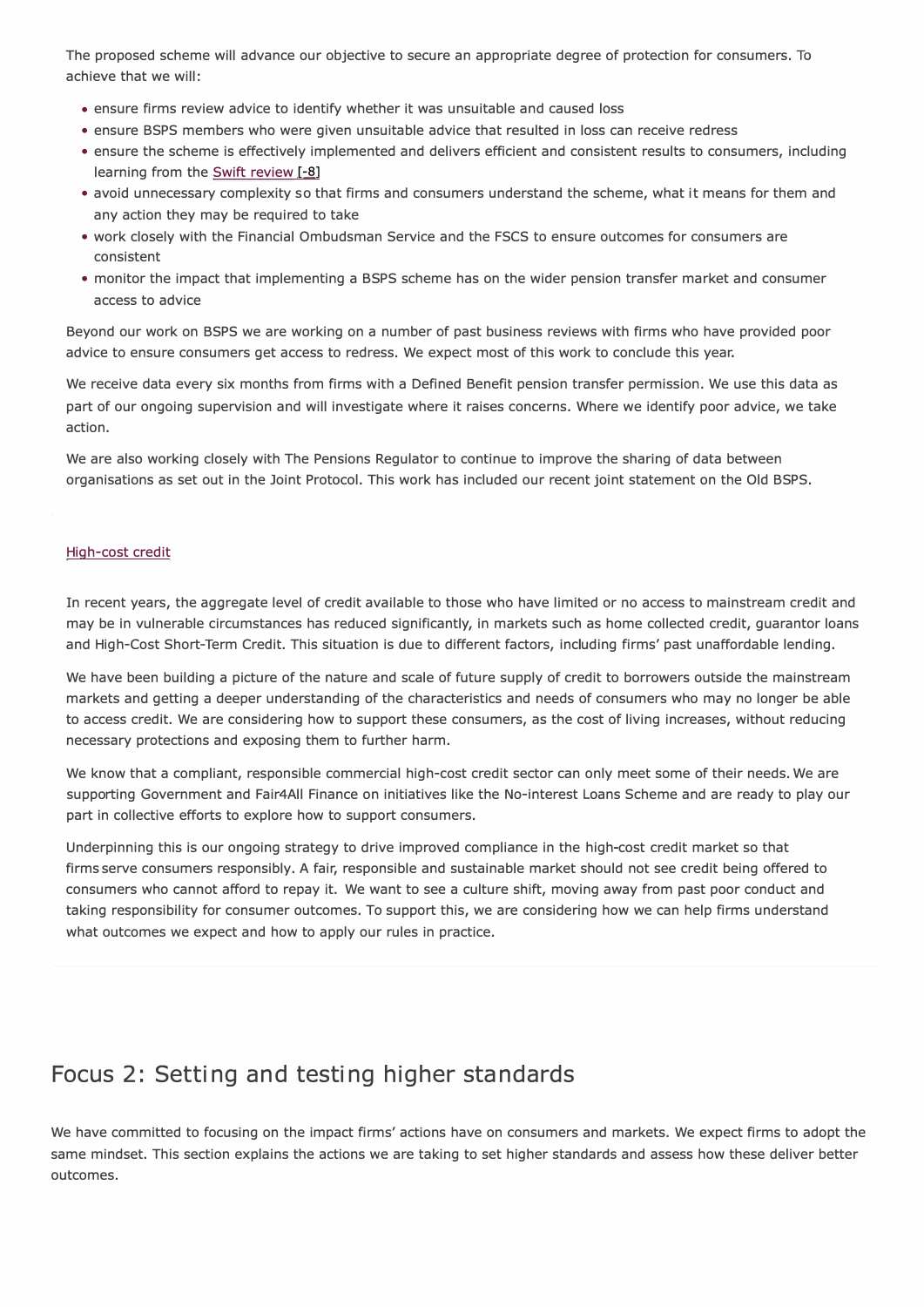Firms need to do more to make financial services work well for consumers. Our aim is to set clearer and higher expectations for the standard of care and customer service firms give consumers. We will also work with the Government and wider partners to support financial inclusion within financial services. We have included an outcome and metrics which reflect our current focus on access to cash. We will build on these in time as our work evolves.

| <b>Outcomes we want to</b><br>achieve                                                                               | Examples of how we will measure progress $[25]^{\perp}$                                                                                                                                                                                                                                                                            |
|---------------------------------------------------------------------------------------------------------------------|------------------------------------------------------------------------------------------------------------------------------------------------------------------------------------------------------------------------------------------------------------------------------------------------------------------------------------|
| Consumers are sold products<br>and services that are                                                                | • Reduction over time in upheld Financial Ombudsman Service complaints about<br>unsuitable advice and mis-sold products and services.                                                                                                                                                                                              |
| designed to meet their needs<br>and characteristics.                                                                | We recognise that any reduction in complaints will lag behind the changes we make to<br>improve outcomes for consumers, and it will take time to see the impacts of our work. We<br>may also see increases in complaints in the short term as our measures increase<br>consumer awareness of poor practice by firms.               |
| Consumers get products and<br>services which are fair value.                                                        | • Reduction in the proportion of consumers, including those in vulnerable<br>circumstances, who, in the last 2 years, have been offered a financial product or<br>service they wanted, but at a price, or with terms and conditions, they felt were<br>completely unreasonable (this is a question on our Financial Lives Survey). |
|                                                                                                                     | We use 'completely unreasonable' as it fits the questionnaire design; it doesn't represent a<br>threshold of for what we perceive as fair value.                                                                                                                                                                                   |
| Consumers understand the<br>information they are given<br>and make timely and<br>informed decisions as a<br>result. | . We are adding new questions to our Financial Lives survey to understand consumer<br>perceptions of the information they are given as one way to help us assess this<br>outcome.                                                                                                                                                  |
| Firms provide consumers<br>with good customer support.                                                              | . Reduction over time in upheld Financial Ombudsman Service complaints about:<br>• administration or customer service<br>· account access, delays and terminations<br>• account closure<br>• cancellation of policies                                                                                                              |
|                                                                                                                     | We recognise that any reduction in complaints will lag behind the changes that we make<br>to improve outcomes for consumers and it will take time to see the impacts of our work.<br>We may also see increases in complaints in the short term as our measures increase<br>consumer awareness of poor practice by firms.           |
| Consumers have confidence<br>in financial services markets.                                                         | • Increase in the proportion of consumers, including consumers in vulnerable<br>circumstances, who slightly or strongly agree that most financial firms are honest and<br>transparent in the way they treat them (Financial Lives survey).                                                                                         |
| Appropriate access to<br>financial services is<br>maintained                                                        | • Continued tracking of access to cash. We'll report our findings until the Government<br>legislates and a level of cash access has been set for us to monitor against.<br>Our metrics here reflect our current focus on maintaining access to cash.                                                                               |

<sup>1</sup>These metrics are subject to change as we finalise our new Consumer Duty policy. It will also take time for the data to reflect the change in policy.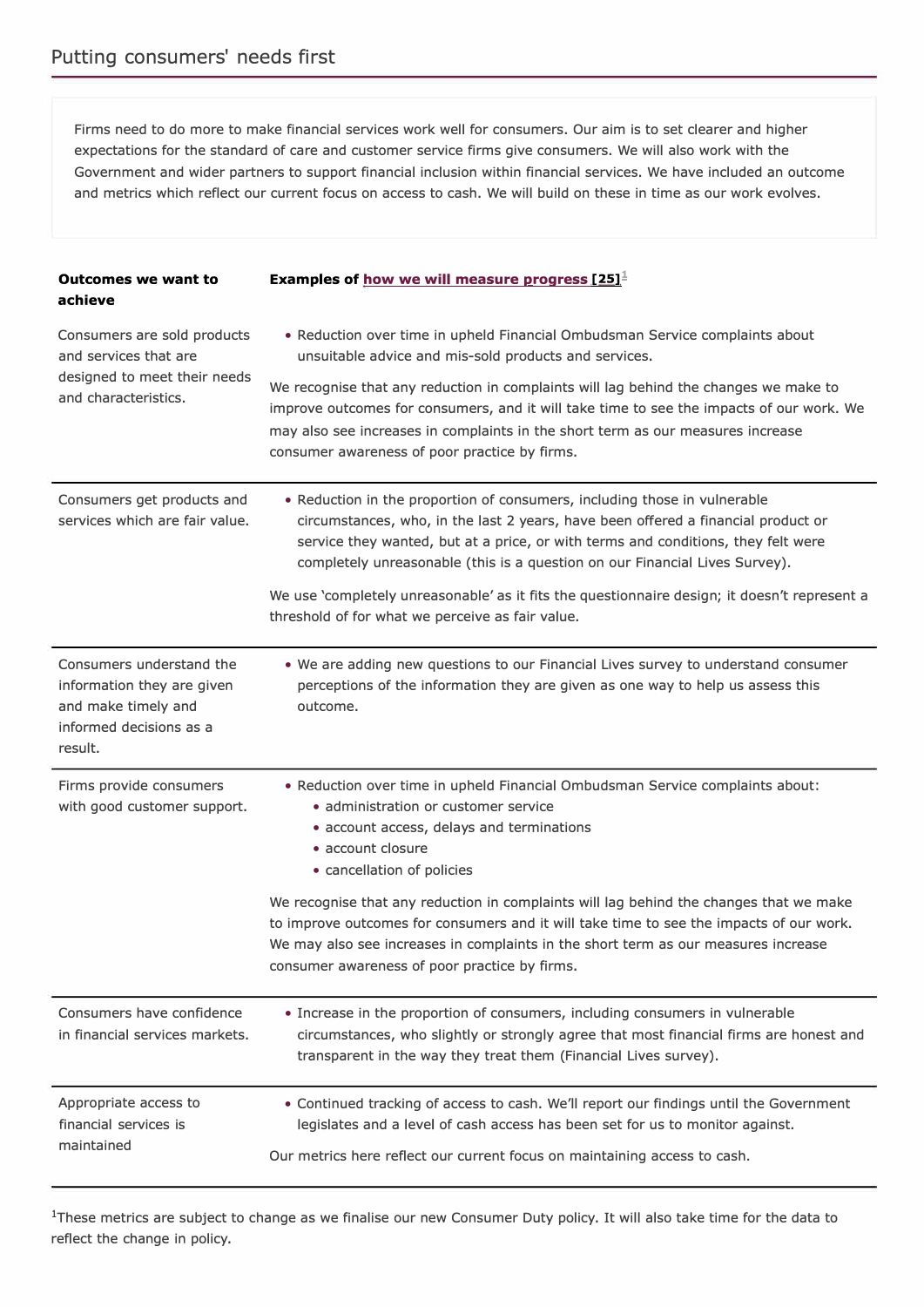### **How we will achieve the outcomes**

| activity                                    | Regulatory Key activities during 2022/23                                                                                                                                                                                                                                                                                                                                                                                                                                                                                                                                                                                                                                                                                                                          |
|---------------------------------------------|-------------------------------------------------------------------------------------------------------------------------------------------------------------------------------------------------------------------------------------------------------------------------------------------------------------------------------------------------------------------------------------------------------------------------------------------------------------------------------------------------------------------------------------------------------------------------------------------------------------------------------------------------------------------------------------------------------------------------------------------------------------------|
| Authorise<br>firms and<br>individuals       | • Embed the Consumer Duty at each stage of the regulatory lifecycle, from authorisation to supervision<br>and enforcement. We will make the Consumer Duty an integral part of our regulatory approach and<br>mindset - including authorisation, supervision and enforcement priorities and processes.                                                                                                                                                                                                                                                                                                                                                                                                                                                             |
| Set rules<br>and<br>standards               | . Publish the feedback statement on the proposed Consumer Duty alongside any finalised rules and<br>guidance by the end of July 2022.<br>. Work closely with firms and their trade bodies, consumer organisations and wider stakeholders during<br>the Consumer Duty implementation period to help identify and work through examples of good and<br>poor practice that assist stakeholders to apply the Consumer Duty.                                                                                                                                                                                                                                                                                                                                           |
| Support<br>competition<br>and<br>innovation | . Publish final outcome-based rules on the proposed Consumer Duty so firms can find new ways of<br>serving their customers with clarity about our regulatory expectations.                                                                                                                                                                                                                                                                                                                                                                                                                                                                                                                                                                                        |
| Empower<br>consumers<br>and firms           | • Gather insights on consumers' needs and experiences through our consumer research and partnerships<br>work, for example on the impact of the cost-of-living crisis on consumers. Use those insights to inform<br>our priorities and action.                                                                                                                                                                                                                                                                                                                                                                                                                                                                                                                     |
| Recognise<br>and reduce<br>harm             | . Participate in the Financial Inclusion Policy Forum and work closely with the Government and other<br>bodies to support consumer access to products and services under our consumer protection and<br>competition objectives.<br>· Collect detailed information about access to cash coverage. Continue to supervise bank branch and ATM<br>closures and conversions to help ensure fair treatment of customers. Continue to support the<br>Government as it develops legislation to protect access to cash.<br>. We will amend our supervisory strategies and the way we prioritise to reflect the new higher standards<br>of the Consumer Duty and reduce harm as quickly as possible by focusing initially on the highest<br>priority issues and portfolios. |
| Take quick<br>and<br>effective<br>action    | • Continue to use our regulatory toolkit, including our powers to enforce consumer protection legislation<br>- eg Consumer Rights Act 2015, Consumer Protection Unfair Trading Regulations 2008 - to address<br>harm where we see poor practice.                                                                                                                                                                                                                                                                                                                                                                                                                                                                                                                  |

### **Enabling consumers to help themselves**

Digital services make it faster and easier than ever to engage in financial services or undertake any financial services activity. Consumers need good information to make good decisions. But this doesn't always happen. Instead, they're often targeted with adverts that are illegal, unclear, unfair and misleading.

We're getting faster at finding potential breaches and shutting down misleading promotions. Our focus with authorised firms is making sure they sell products and services that are suitable for the consumers that buy them, stopping firms doing unauthorised business and warning consumers about these firms.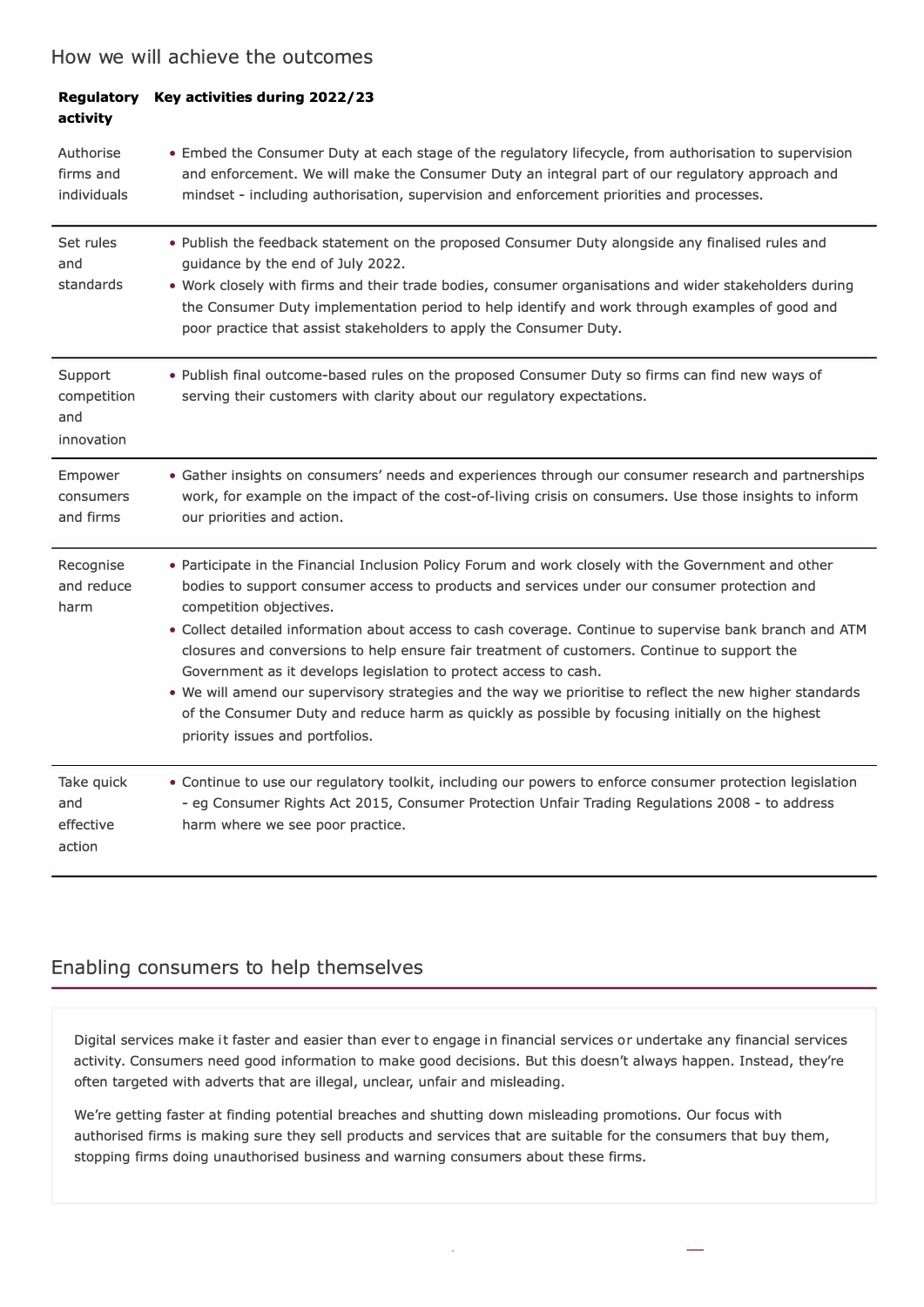| <b>Outcomes we want to achieve</b>                                                                                                                                   | <b>Examples of how we will measure progress [28]</b>                                                                                                                                                                                                                                                                                                                                                           |  |
|----------------------------------------------------------------------------------------------------------------------------------------------------------------------|----------------------------------------------------------------------------------------------------------------------------------------------------------------------------------------------------------------------------------------------------------------------------------------------------------------------------------------------------------------------------------------------------------------|--|
| Reduce the potential for consumer<br>financial losses arising from mis-selling of<br>products due to the issuing of non-<br>compliant financial promotions by        | • Increase in the number of our interventions on non-compliant financial<br>promotions by authorised firms (interventions means using our<br>regulatory tools to reduce potential or actual harm to<br>consumers/markets).                                                                                                                                                                                     |  |
| authorised entities.                                                                                                                                                 | An increase of interventions over the next three years indicates that we are<br>more effectively able to address promotions that are likely to lead to mis-<br>selling and financial losses. We anticipate an increase over the next one to<br>two years, followed by a flattening.                                                                                                                            |  |
| Reduce the potential for consumer<br>financial losses and mis-selling of products<br>due to the issuing of illegal financial<br>promotions by unauthorised entities. | • Increase in the number of warnings on our website relating to<br>unauthorised entities.<br>A rise in the number of warnings issued over the next three years signals<br>that we are more effectively able to address activity by unauthorised entities<br>that potentially leads to mis-selling and financial losses. We anticipate an<br>increase over the next one to two years, followed by a flattening. |  |
| Reduce the potential for financial loss from<br>scams and the mis-selling of high-risk<br>non-standard investments involving<br>authorised firms.                    | • Reduction in the proportion of consumers investing in high-risk<br>investments whose general tolerance to risk is very low or who<br>demonstrate characteristics of vulnerability (measured through our<br>Financial Lives survey).<br>This metric indicates that our interventions are helping to ensure consumers<br>invest in products better suited to their needs and circumstances.                    |  |
|                                                                                                                                                                      |                                                                                                                                                                                                                                                                                                                                                                                                                |  |

| Regulatory<br>activity                | Key activities during 2022/23                                                                                                                                                                                                                                                                                                                                                                                                                                                                                                     |
|---------------------------------------|-----------------------------------------------------------------------------------------------------------------------------------------------------------------------------------------------------------------------------------------------------------------------------------------------------------------------------------------------------------------------------------------------------------------------------------------------------------------------------------------------------------------------------------|
| Authorise<br>firms and<br>individuals | • Prepare for a role in giving firms permission to approve financial promotions. This depends on<br>legislative changes.<br>• The Treasury says it wants to legislate for a gateway for authorised firms wanting to approve financial<br>promotions for unauthorised persons. We expect to include information about firms' permissions to<br>approve promotions on the FCA Register [-22].                                                                                                                                       |
| Set rules<br>and<br>standards         | . Help to ensure consumers have access to high-quality information and to understand the risks of their<br>investments. Our proposals in CP22/2 [22] to strengthen the consumer journey into high-risk<br>investments will help us achieve this. We intend to publish our final rules in summer 2022.                                                                                                                                                                                                                             |
| Empower<br>consumers<br>and firms     | . We have proposed new rules to increase the information consumers get to enable them to make<br>informed decisions. Higher quality promotions will allow consumers to more easily identify suitable<br>products that meet their investment needs and risk tolerance.<br>• Equip less experienced investors with ways to reduce risk, by using new and innovative channels. Our<br>InvestSmart [-21] campaign will help them to make well-informed decisions and avoid unaffordable<br>risk.                                      |
| Recognise<br>and reduce<br>harm       | • Increase resource in intelligence and analytics, helping us to better spot and track potentially<br>fraudulent activity and reduce the average amount of money lost to scams.<br>. We are increasing resources for our work on non-compliant promotions by authorised firms, as well as<br>activity by unauthorised firms which potentially leads to mis-selling and financial loss. This will reduce<br>the potential for financial loss from scams and of authorised firms mis-selling high-risk non-standard<br>investments. |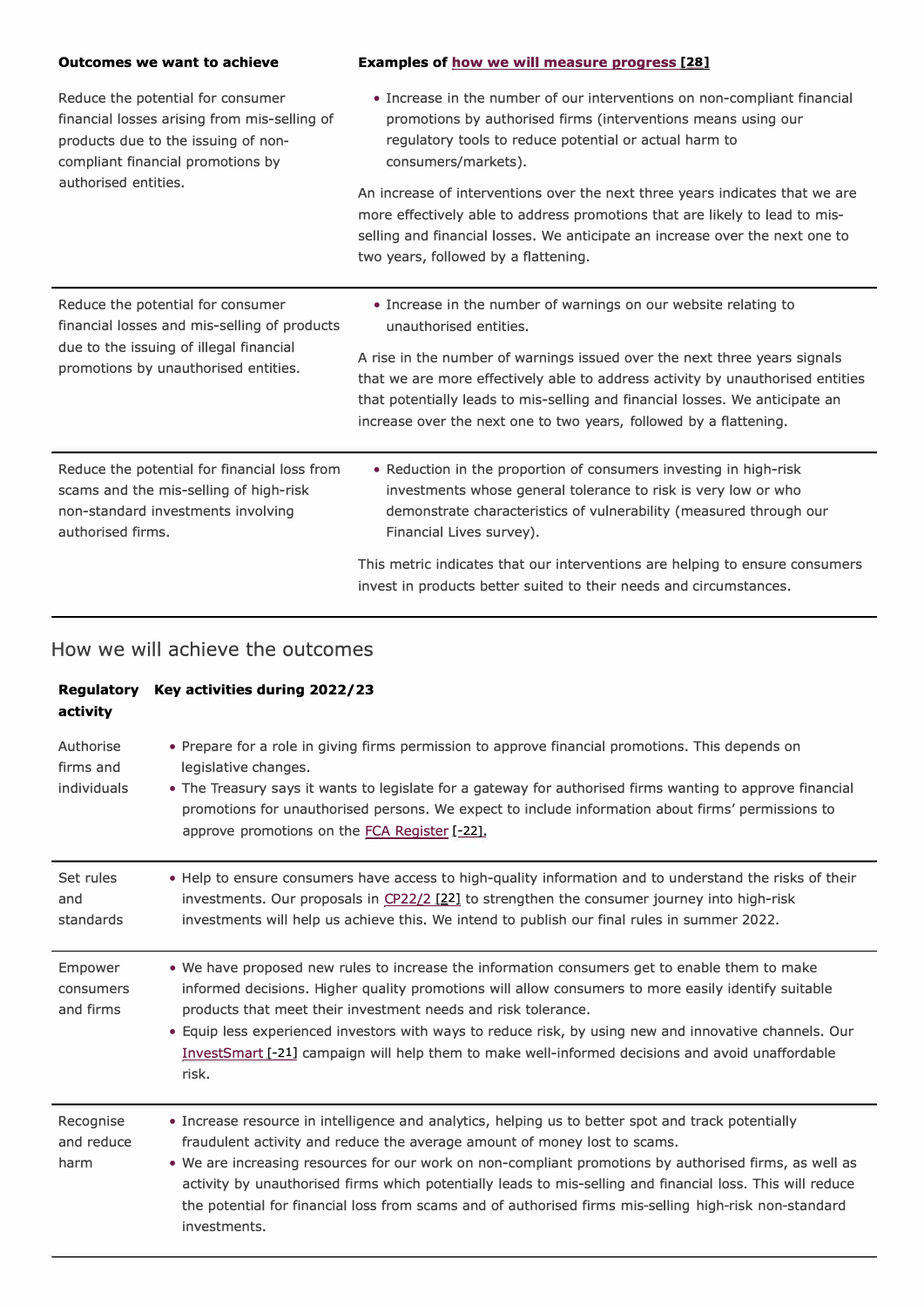#### **Regulatory Key activities during 2022/23 activity**

effective action

Take quick • Intervene swiftly and assertively against authorised firms issuing non-complaint financial promotions and and against unauthorised firms conducting activity that could lead to mis-selling and financial losses.

# **A strategy for positive change : our environmental, social and governance ( ESG) priorities**

The financial sector has an important role to play in helping the transition to a net zero economy and a more sustainable long-term future. We also want to embed our environmental, social and governance (ESG) work across the FCA to support the financial sector in driving positive change in these areas.

In November 2021, we set out our ESG strategy&-20]. This sets out our target outcomes and the actions we expect to take to deliver them. We are developing metrics to accompany these outcomes.

| Outcomes we want to achieve                                             | <b>Examples of how we will measure</b><br><u>progress</u> [29] |
|-------------------------------------------------------------------------|----------------------------------------------------------------|
| Trust and consumer protection from mis-leading marketing and disclosure | Developing metrics to measure the incidence                    |
| around ESG-related products.                                            | of misleading marketing for ESG products.                      |
| High-quality climate and wider sustainability-related disclosures to    | Develop metrics to measure the increase in                     |
| support accurate market pricing, helping consumers and market           | the quality and quantity of climate-related                    |
| participants choose sustainable investments and drive fair value.       | and sustainability disclosures.                                |
| Active investor stewardship that positively influences companies'       | Working with industry leaders and other                        |
| sustainability strategies, supporting a market-led transition to a more | regulators to decide how to develop indicators                 |
| sustainable future.                                                     | for the effectiveness of stewardship.                          |

### **How we will achieve the outcomes**

| Regulatory | Key activities during 2022/23 |
|------------|-------------------------------|
| activity   |                               |

Authorise • Embed consideration of ESG issues in how we authorise firms and individuals, considering factors such firms and as Diversity and Inclusion (D&I), the nature of the firm and the products/services it wants to offer. individuals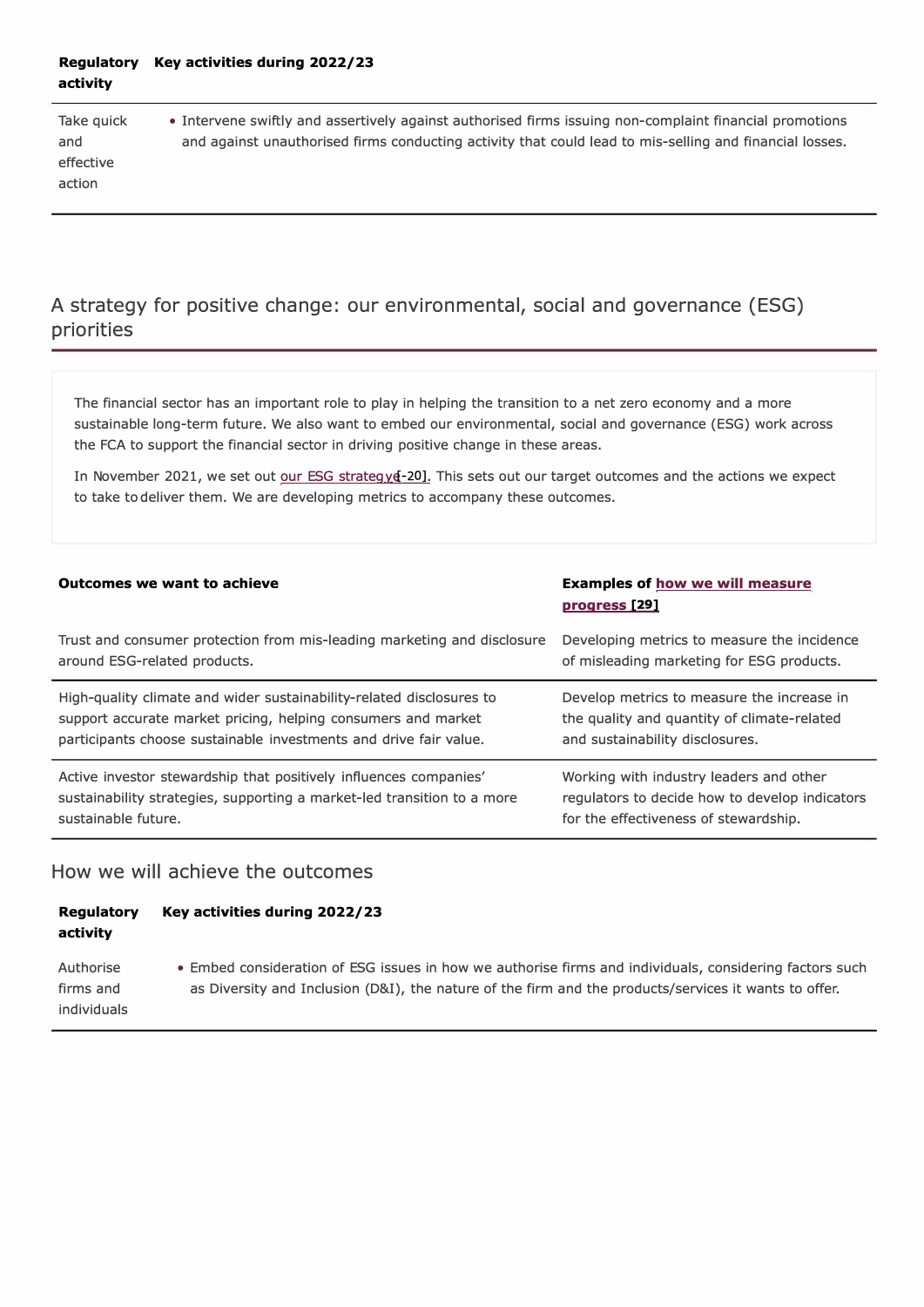#### **Regulatory Key activities during 2022/23 activity**

| Set rules and<br>standards                  | Build on the regulatory framework by:                                                                                                                                                                                                                                                                                                                                                                                                                                                                                                                                                                                                                                                                                                                                                                                                        |
|---------------------------------------------|----------------------------------------------------------------------------------------------------------------------------------------------------------------------------------------------------------------------------------------------------------------------------------------------------------------------------------------------------------------------------------------------------------------------------------------------------------------------------------------------------------------------------------------------------------------------------------------------------------------------------------------------------------------------------------------------------------------------------------------------------------------------------------------------------------------------------------------------|
|                                             | • actively monitoring the effective implementation of disclosures by firms and listed companies<br>• working with the Government in support of its ambition in green finance<br>. leading the ongoing development of a labelling regime for investment products and an effective ESG<br>ecosystem to support integrity in the market for ESG-labelled securities<br>• engaging proactively on the design and governance of transition plans<br>• strengthening investor stewardship<br>• driving improvements in outcomes through D&I transparency, and consulting on this in summer 2022<br>· delivering thought leadership internationally, eg through our role as co-chair of the <b>IOSCO Sustainable</b><br>Finance Taskforce [-28] workstream on issuers' sustainability disclosures, promoting global solutions to<br>global problems |
|                                             | To support this, we will be transparent in our approach to managing our own climate-related risks and<br>opportunities. In 2022, we'll publish a report covering the recommended disclosures of the Task Force on<br>Climate-related Financial Disclosures [-27] (TCFD).                                                                                                                                                                                                                                                                                                                                                                                                                                                                                                                                                                     |
| Support<br>competition<br>and<br>innovation | Work with international regulators and the FinTech community to solve global problems through<br>innovation. We will continue to work with stakeholders to:<br>. enable innovation through our dedicated facilities, such as our Sandbox, building on our November<br>2021 TechSprint, recent Green FinTech challenge and Digital Sandbox<br>. help ensure the industry can address common ESG-related challenges collectively and in line with<br>competition law                                                                                                                                                                                                                                                                                                                                                                           |
| Empower<br>consumers<br>and firms           | Help ensure consumers:<br>• can get relevant, targeted key information on the ESG products and services available to them,<br>including through our work on product labelling and consumer-facing product disclosures<br>. have the information they need to make informed choices about the ESG credentials of the firms they<br>interact with                                                                                                                                                                                                                                                                                                                                                                                                                                                                                              |
| Recognise<br>and reduce<br>harm             | . Monitor firms and take enforcement action as needed on how they manage the impacts, risks and<br>opportunities from ESG issues, including how they ensure customers are treated fairly. We will develop<br>new interventions as necessary.                                                                                                                                                                                                                                                                                                                                                                                                                                                                                                                                                                                                 |
| Take quick<br>and effective<br>action       | . Embed ESG across the organisation so that more of our staff are empowered to take action. We will<br>identify where firm practices do not meet our expectations (eg greenwashing) and intervene swiftly to<br>protect consumers.                                                                                                                                                                                                                                                                                                                                                                                                                                                                                                                                                                                                           |

# **Minimising the impact of operational disruptions**

Operational disruptions are inevitable. Firms must be operationally resilient - able to prevent, respond to, recover and learn from operational disruptions. Without this, consumers can lose access to essential services and confidence in financial services.

We've introduced new rules and guidance to strengthen operational resilience and are scaling up our efforts to deal with those who can't meet our new standards.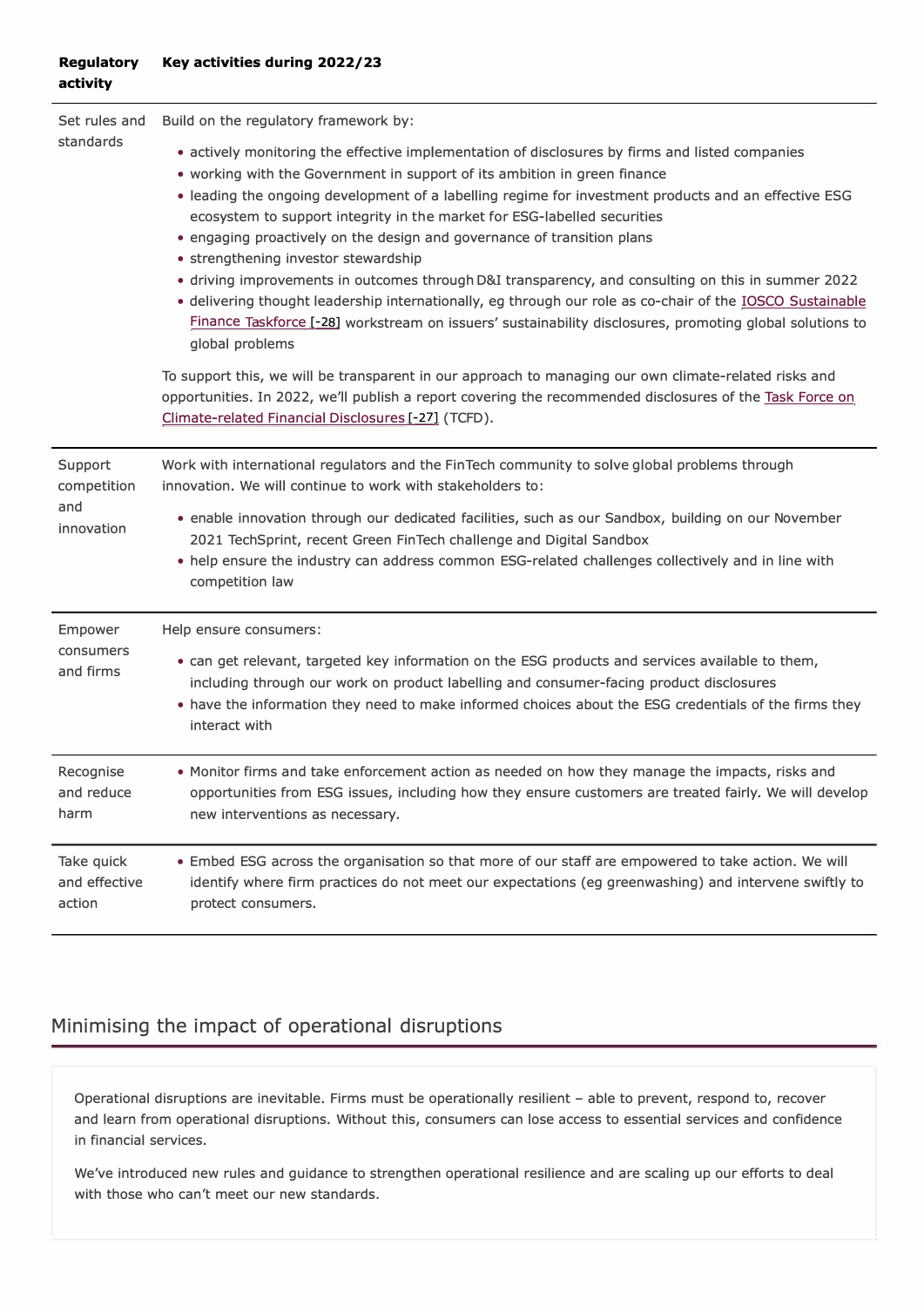# **achieve**

Important business services provided by firms are resilient to operational disruption.

• Reduction in impact (scale, severity, time to remediate) of operational disruptions to firms' important business services, as measured by FCA Technology, Resilience & Cyber Department.

To measure our success, we will develop a new metric based on the volume, scale, severity, and time to remediate operational disruptions. While developing this metric, we will monitor the overall number of operational incidents.

### **How we will achieve the outcomes**

#### **Regulatory Key activities during 2022/23 activity**

| Authorise<br>firms and<br>individuals | • Our authorisation process will include a consideration of how firms that are subject to the Operational<br>Resilience Policy have ensured they meet the expectations of the policy, including the identification of<br>Important Business Services and setting of Impact Tolerances.                                                                                                                                                                                                                                                                                    |
|---------------------------------------|---------------------------------------------------------------------------------------------------------------------------------------------------------------------------------------------------------------------------------------------------------------------------------------------------------------------------------------------------------------------------------------------------------------------------------------------------------------------------------------------------------------------------------------------------------------------------|
| Set rules<br>and<br>standards         | • Launch – with the Bank of England and Prudential Regulation Authority (PRA) – discussion on Critical<br>Third Parties (CTPs) in 2022. This Discussion Paper (DP) will propose an oversight regime for the<br>supervisory authorities to set resilience standards, a testing approach, and enforcement powers for<br>CTPs. We intend to use responses to the DP to inform a consultation in 2023.<br>. We will keep refreshing our approach to firms reporting incidents to us and the PRA, to make it clearer<br>for firms what, when and how they should be reporting. |
| Recognise<br>and reduce<br>harm       | • From 31 March 2022 to 31 March 2025, we will assess how able firms are to remain within their impact<br>tolerances – the maximum tolerable amount of disruption to an important business service – ahead of<br>the 31 March 2025 deadline, from which point they will need to show they can remain within their<br>impact tolerances.                                                                                                                                                                                                                                   |

### **Examples of our work setting and testing higher standards**

#### Diversity and inclusion in the financial sector

In July 2021, we published a Discussion Paper Diversity and inclusion in the financial sector - working together to drive change [-36] jointly with the Bank of England and PRA. This explored how we can make financial services more diverse and inclusive.

Since then we have continued to engage with firms, other regulators and interested stakeholders. We have also gathered data from a sample of firms we regulate to understand their levels of diversity and the type of data they already collect. This will help us determine the best way to monitor future progress. Taking into account feedback on the discussion paper, we are working with the Bank and PRA to consult on more detailed proposals in Quarter 3 2022.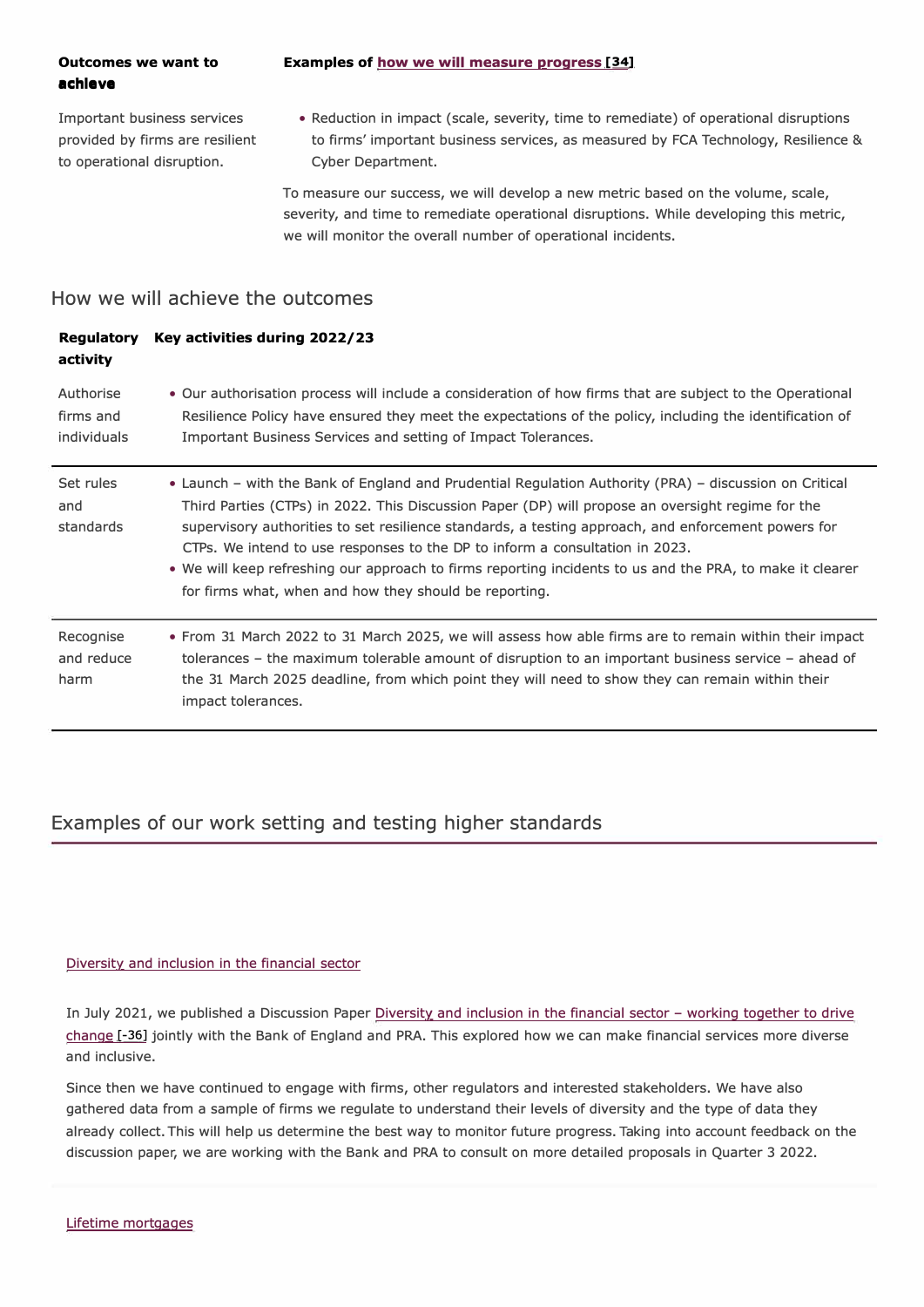An increasing number of consumers are approaching retirement either owning their homes outright or with a mortgage. The lifetime mortgage market caters to those who want to use the value in their home to meet their later life needs. Given the significance of these decisions for consumers, we are considering the work we need to do to ensure that the market is working well. This could include following up on our earlier findings [-35] about poor quality advice and checking that standards among intermediaries giving advice have improved.

#### **Funeral plans**

Our strategy will focus on making sure that funeral plans offered to consumers meet their needs while offering fair value; and that firms have sufficient resources to ensure they deliver the funerals for which consumers have paid.

We aim to achieve these good outcomes for consumers through rigorous supervision of firms and the market, ensuring that firms continue to meet our high standards after we have authorised them. We will conduct an in-depth analysis of the newly authorised portfolio of these firms within the first year of regulation. We'll identify and publicise key risks of harm that firms may pose, as well as our expectations of firms to manage those risks and minimise the risk of consumer harm.

#### Consumer investments

Our Consumer Investments Strategy e<sup>-34</sup>] aims to enable consumers to invest with confidence, understand the risks they are taking and the protections they can expect.

We continue to consider the most appropriate regulatory changes that will make it easier for firms to help consumers who want to invest in in simple, diversified and good value products, especially ISA wrappers that contain mainstream investments.

We will introduce a regime that strengthens requirements on firms marketing high-risk investments to consumers. This builds on previous work to address harm in the market such as banning the mass-marketing of speculative mini-bonds.

Our work to improve firm resources and resilience includes reviewing our financial adviser prudential requirements. This is linked to a wider package of measures to improve the redress framework and ensuring that consumers have access to redress when things have already gone wrong, which includes our consultation on a redress scheme for former members of the British Steel Pension Scheme.

# **Focus 3: Promoting competition and positive change**

We have made three commitments to use competition as a force for better outcomes.

We will support growth and innovation in the UK through widely recognised and respected high standards. This section explains the actions we are taking to maintain our high standards to enable innovation and competition in consumers' interests.

#### **Preparing financial services for the future**

We now have the freedom to tailor our rules to better suit UK markets. If enacted as proposed by the Treasury, the Future Regulatory Framework (FRF) will change the statutory and regulatory framework we operate in.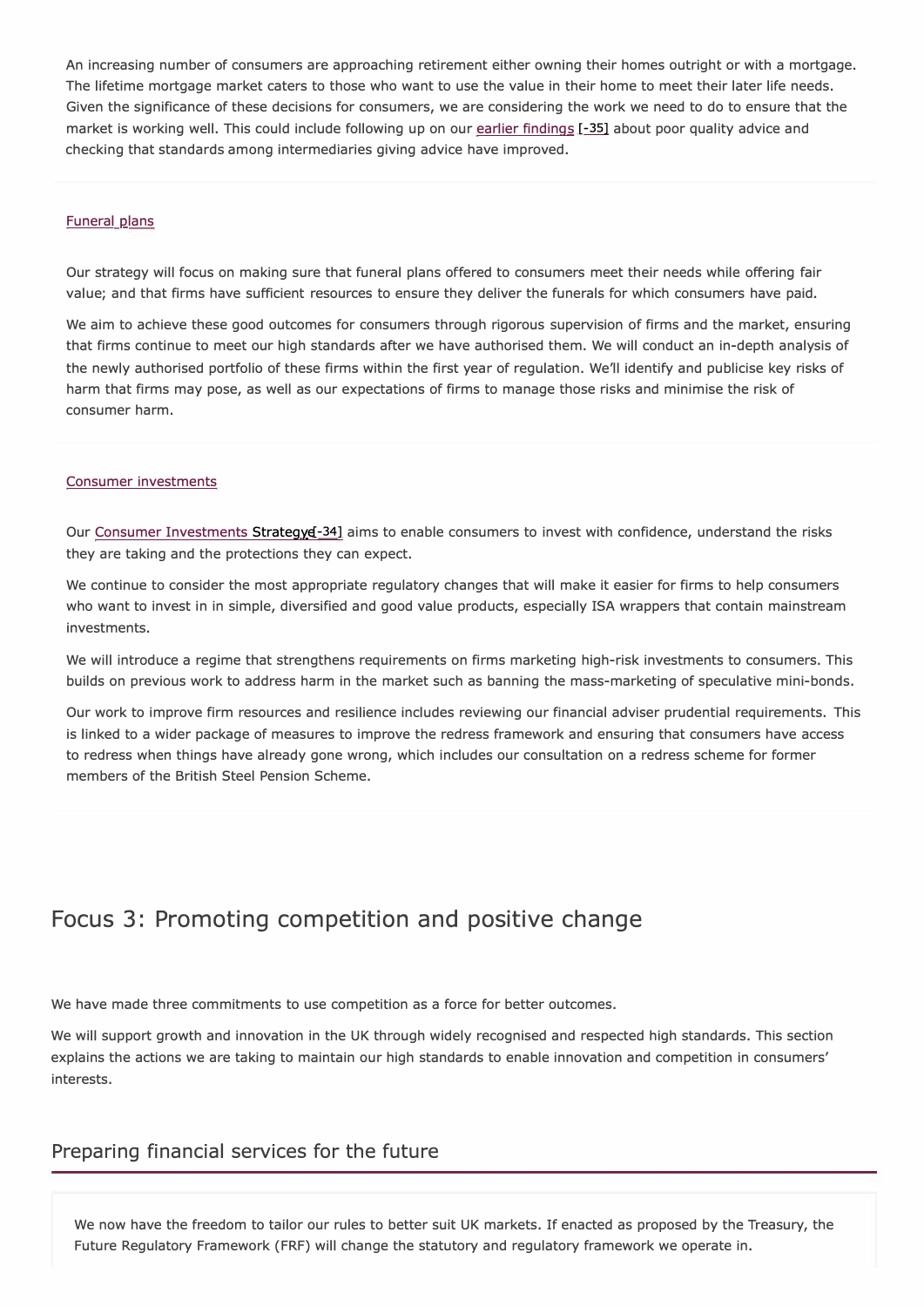The Treasury has proposed us having greater powers to set rules and regulate in a way that is properly adapted to the needs of UK firms, markets and consumers. We have an important role in implementing the new framework so that it is fit for the future.

| <b>Outcomes we</b><br>want to achieve                                                                   | <b>Examples of how we will measure progress [37]</b>                                                                                                                                                                                                                                                                                                                                                 |
|---------------------------------------------------------------------------------------------------------|------------------------------------------------------------------------------------------------------------------------------------------------------------------------------------------------------------------------------------------------------------------------------------------------------------------------------------------------------------------------------------------------------|
| The FRF supports all<br>our topline outcomes<br>and creates<br>confidence in<br>financial markets.      | • We will measure our success by how effectively we respond to any change in our remit,<br>accountability arrangements or wider obligations and how we embed firm facing requirements<br>from legislation into our rules. In the longer term, when any legislative changes have been<br>fully implemented, we will also consider consumer and firm confidence in the FCA and UK<br>financial system. |
|                                                                                                         | This metric, and others about the whole financial system and the FCA, are clearly affected by<br>many other factors. So we will consider other ways of assessing the effectiveness of our work in<br>this commitment.                                                                                                                                                                                |
| Ensuring orderly<br>transfers of firm-<br>facing requirements<br>from legislation into<br>our Handbook. | • We will continue to assess and monitor the regulatory pipeline through the Regulatory<br>Initiatives Forum and Grid, to understand the impact of the transfer on firms.                                                                                                                                                                                                                            |
|                                                                                                         |                                                                                                                                                                                                                                                                                                                                                                                                      |

### **How we will achieve the outcomes**

| Regulatory<br>activity     | Key activities during 2022/23                                                                                                                                                                                                                                                                                                                                                                                                                                                                          |
|----------------------------|--------------------------------------------------------------------------------------------------------------------------------------------------------------------------------------------------------------------------------------------------------------------------------------------------------------------------------------------------------------------------------------------------------------------------------------------------------------------------------------------------------|
| Set rules and<br>standards | • Continue to work with the Treasury to design and deliver a new regulatory framework that will<br>transfer firm-facing requirements from legislation into our Handbook.<br>• Prepare to implement any changes if the Treasury proposes legislation that will change our<br>remit, accountability arrangements or wider obligations (for example, new processes around<br>our rule-making or cost benefit analyses). Help the Treasury prepare any legislation needed to<br>deliver the new framework. |

### **Strengthening the UK's position in global wholesale markets**

We seek a UK wholesale market which supports both the domestic economy and growth while maintaining high standards of consumer protection. This will be achieved if the UK continues to be one of the leading markets of choice for issuers, intermediaries and investors alike when compared to other high-quality markets.

Multiple factors will affect this outcome, including some outside our control. Our actions will encompass our roles both as the supervisor of regulated firms and markets and our role in the capital markets as the securities and listings regulator. We will take action to deliver a clear, well-understood proportionate regime which upholds high standards and supports innovation. Where we are gatekeepers for users to access markets, we will improve processes to make them as efficient and robust as possible.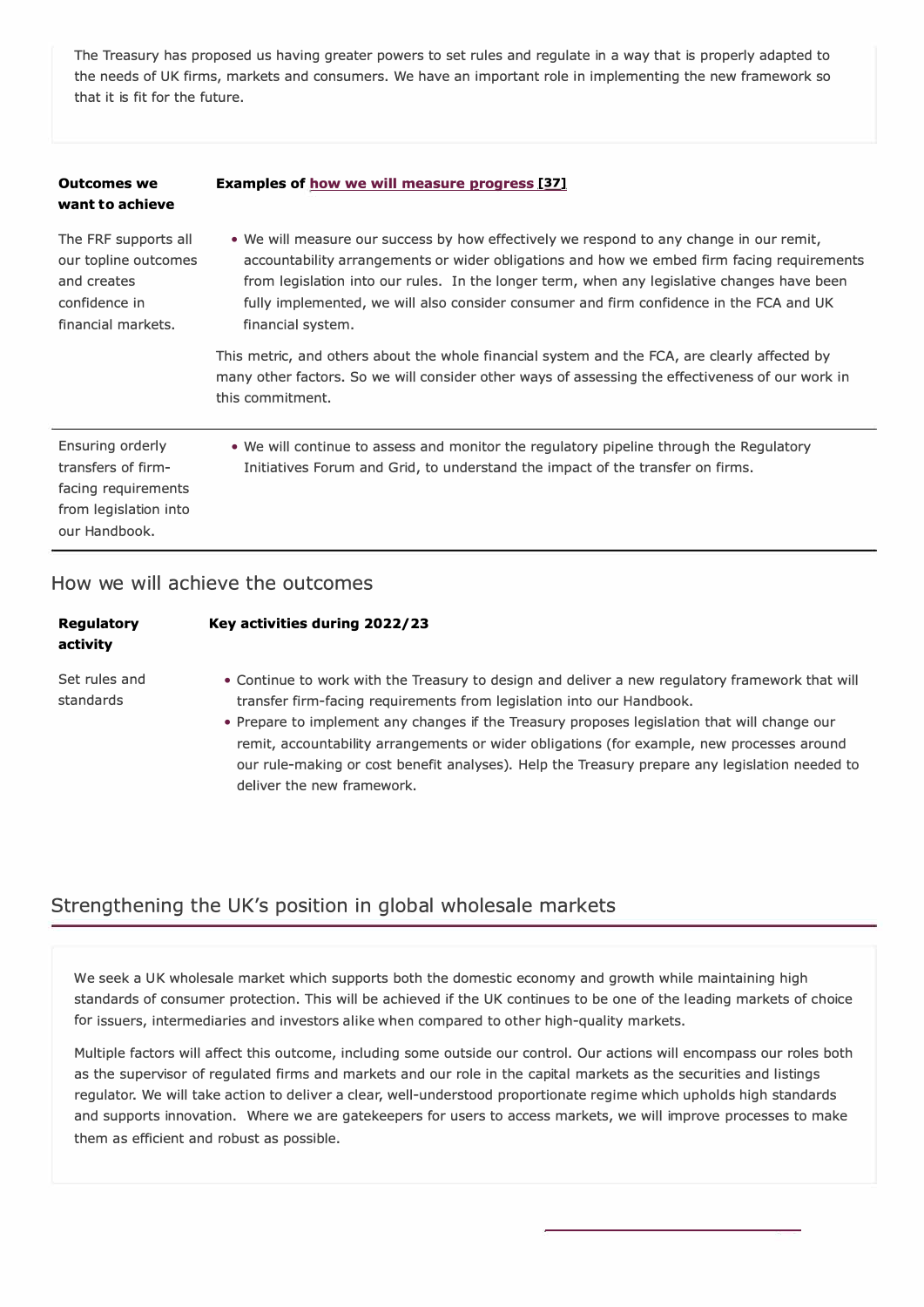| <b>Outcomes we want to achieve</b>                                                                                                                             | <b>Examples of how we will measure progress [41]</b>                                                                                                                                                                                                                                             |
|----------------------------------------------------------------------------------------------------------------------------------------------------------------|--------------------------------------------------------------------------------------------------------------------------------------------------------------------------------------------------------------------------------------------------------------------------------------------------|
| The regulatory framework is clear, well-understood and<br>trusted by all market participants.                                                                  | Develop a metric to measure market participants' views on our<br>effectiveness.                                                                                                                                                                                                                  |
| The framework supports market participants in<br>determining fair value.                                                                                       |                                                                                                                                                                                                                                                                                                  |
| Where outcomes are not being met, this is clearly<br>communicated, and remediation is swiftly undertaken or<br>enforced.                                       |                                                                                                                                                                                                                                                                                                  |
| The UK is regarded by market participants as one of the<br>top markets of choice, with innovation viewed as<br>encouraged and supported in the UK markets, and | . Working with partners, maintain the UK's top 5 position in<br>the New Financial global financial centres index.                                                                                                                                                                                |
| regulation viewed as appropriately evolving to address<br>new opportunities and risks.                                                                         | This measures the overall financial activity across all sectors<br>and considers qualitative factors related to overall economic<br>performance. It ranks different jurisdictions based on these<br>factors. Our contribution to this is important, but it is also<br>affected by other factors. |
| Market participants regard the regulatory framework as<br>proportionate both in terms of speed and cost.                                                       | • Increased proportion of cases meeting authorisation<br>turnaround targets for wholesale funds, regulated<br>activities, and capital markets.                                                                                                                                                   |
|                                                                                                                                                                | These measure how quickly we approve new and changing<br>regulated businesses, funds and capital market transactions.<br>This can be skewed by high volumes and/or low quality of<br>applications.                                                                                               |

# **How we will achieve the outcomes**

| <b>Regulatory activity</b>            | Key activities during 2022/23                                                                                                                                                                                                                                                                                                                                                                                                                                                                                                                                                                                                                       |
|---------------------------------------|-----------------------------------------------------------------------------------------------------------------------------------------------------------------------------------------------------------------------------------------------------------------------------------------------------------------------------------------------------------------------------------------------------------------------------------------------------------------------------------------------------------------------------------------------------------------------------------------------------------------------------------------------------|
| Authorise firms and<br>individuals    | • Enhance our capacity to approve listed issuers onto UK capital markets.                                                                                                                                                                                                                                                                                                                                                                                                                                                                                                                                                                           |
| Set rules and<br>standards            | • Start the transfer of the regulatory framework from legislation into FCA rules through the<br>future regulatory framework.                                                                                                                                                                                                                                                                                                                                                                                                                                                                                                                        |
| Support competition<br>and innovation | . Begin a programme of market studies on market data, starting with trade data.<br>. Review and update the wholesale markets regulatory framework including Primary Market<br>Effectiveness and Wholesale Market Review projects.<br>• Review and develop with the Treasury appropriate regimes for overseas firms to access the<br>UK markets.<br>• Further enhance international relationships and contribute to developing international<br>standards, and their subsequent implementation.<br>• Support innovation through our flexible approach to regulation eg through launching the<br>financial market infrastructure (FMI) sandbox [-56]. |

# **Shaping digital markets to achieve good outcomes**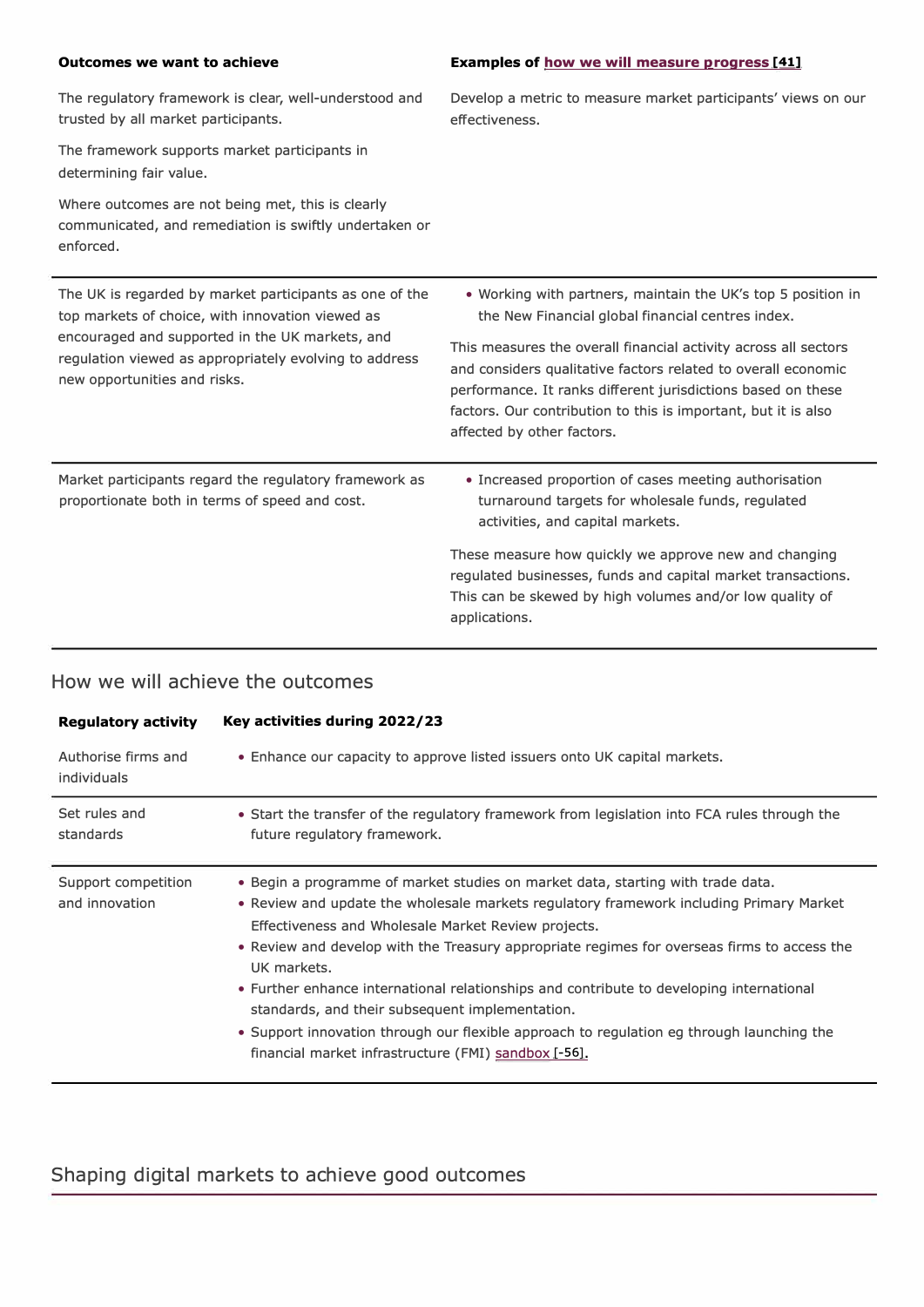The digitalisation of financial services is changing the way consumers make decisions and markets operate. To be an effective regulator, we must both respond to today's challenges and prepare for those of tomorrow. We need to better understand the emerging risks and opportunities so that the huge benefits to consumers are captured and the important harms mitigated.

#### **Outcomes we want to achieve**

#### **Examples of how we will measure progress [42]**

We will develop metrics through our work to explore the potential future impacts of digital developments on financial services markets. • Reduction in 'sludge' and other harmful digital design features in areas where we have taken action. By sludge we mean the excessive friction The development of digital markets and the use of new technologies in financial products and services leads to fair value for consumers. The consumer journey for digital financial products and services enables consumers to take decisions in their best interest. That hinders consumers from making informed decisions by taking advantage of their behavioural biases. We will develop appropriate measures for this in different products and services.

### **How we will achieve the outcomes**

| <b>Regulatory</b><br>activity            | Key activities during 2022/23                                                                                                                                                                                                                                                                                                                                     |
|------------------------------------------|-------------------------------------------------------------------------------------------------------------------------------------------------------------------------------------------------------------------------------------------------------------------------------------------------------------------------------------------------------------------|
| Support<br>competition<br>and innovation | • Work with the Government and stakeholders on the new pro-competitive regime for digital markets.<br>• We will be proactively identifying the competition risk and benefits from Big Tech entry in financial<br>services to inform our future work.                                                                                                              |
| Empower<br>consumers<br>and firms        | . Begin to robustly investigate digital consumer journeys across prioritised areas to ensure consumers<br>are empowered to take decisions in their best interest.                                                                                                                                                                                                 |
| Recognise and<br>reduce harm             | • Engage and collaborate with other regulators in the Digital Regulatory Cooperation Forum (DRCF) on<br>digital markets issues and other online regulatory matters. Our DRCF 2022/23 workplan outlines our<br>priorities for the coming year.<br>• Publish a joint discussion paper with the Bank of England on artificial intelligence in financial<br>services. |

### **Examples of our work to promote competition and positive change**

Maroon outline of a magnifying glass

#### Asset management and non-bank finance

The UK investment management sector manages £11 trillion of savings and pensions of millions of people across the UK and globally. The sector channels capital into investments that support economic activity.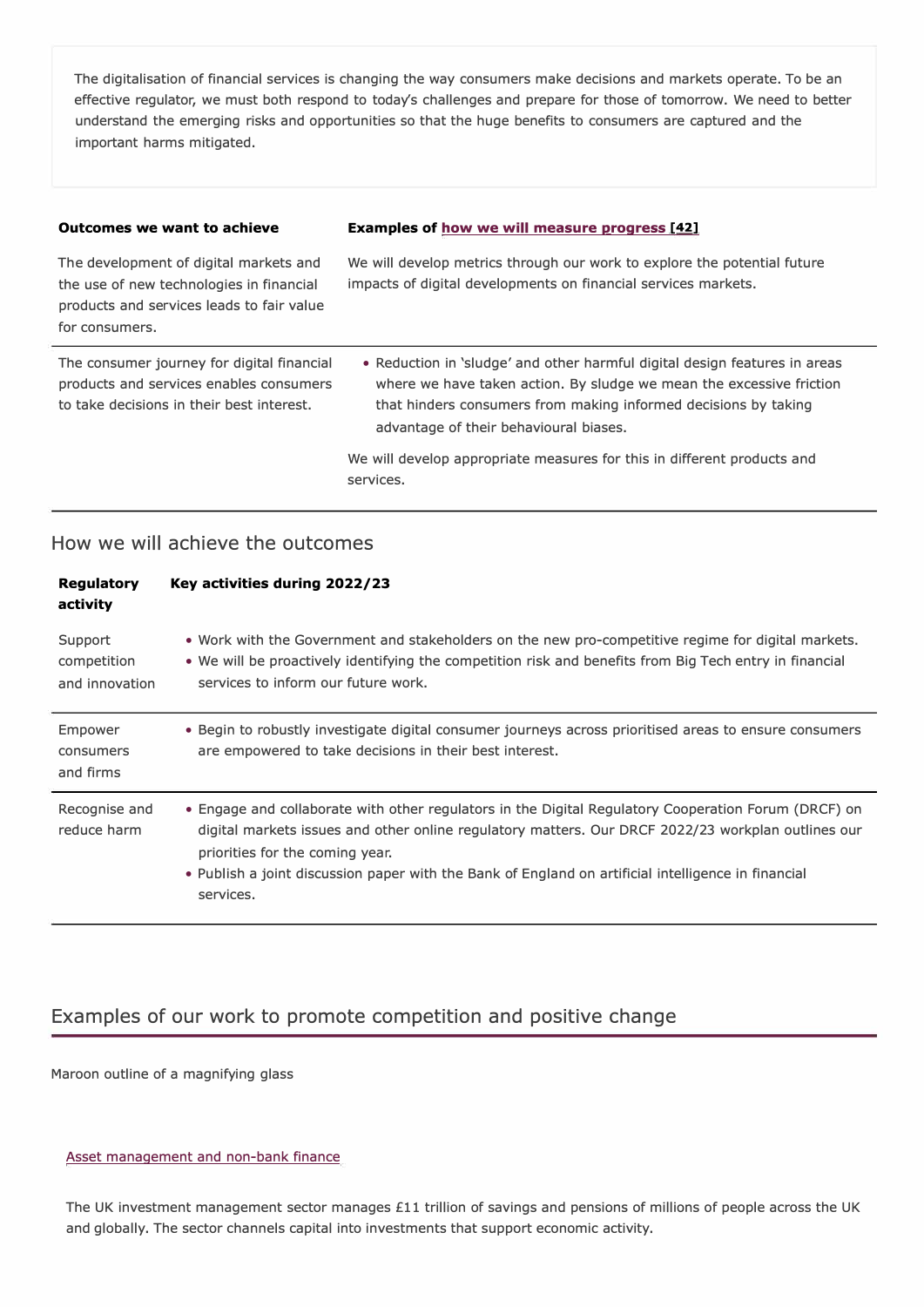We want firms to offer investors products that provide fair value and meet their investment needs. We want to ensure that our regulatory framework sets clear standards for a global industry, while retaining strong consumer protections.

Our supervision will focus on how asset managers ensure value for consumers. We will increase our supervisory focus on whether asset managers present the environmental, social and governance (ESG) properties of products in a way that is fair, clear and not misleading.

We will work with the Treasury and industry to identify opportunities for change from any transfer of responsibilities under the Future Regulatory Framework [-68], and will work with our global counterparts on topics such as fund liquidity to achieve common standards.

#### Crypto

At present, cryptoassets are only regulated in the UK for money laundering purposes, and we do not have conduct or consumer protection powers over the industry. We support innovation in financial services, including cryptoassets and their underlying technology, where they have applications that are in the public interest. For example, cryptoassets, and in particular a subset called stablecoins, could lower fees, speed up international transfers and automate payment transactions further. At the same time, risks to consumers and the market must be appropriately mitigated. This may require further cryptoasset regulation as the industry evolves.

We welcome the response of the Treasury [-67] to the 2021 consultation on cryptoasset regulation, confirming that stablecoins used as payment will be brought within the regulatory perimeter (ie under our regulation). So we will consider our regime for stablecoins used as payments and are planning to consult later this year.

The Government's response also confirmed that it will consult on wider regulation of the cryptoasset sector. We will also work closely with Government and other parties through the Cryptoassets Taskforce [-66] to design a UK approach to regulation that balances innovation and competition alongside the need for orderly markets and consumer protection.

Cryptoassets are increasingly being adopted and incorporated into existing financial services. In March 2022 we published a statement [-65] reminding authorised firms of their existing obligations where they are interacting with or exposed to cryptoasset services. Firms remain responsible for assessing the risks to their business and consumers. We will continue to assess that firms are adequately taking account of cryptoasset risks and making it clear to consumers when they are interacting with unregulated services.

# **Our budget**

Our annual budget reflects the cost of the resources we need to carry out our work in 2022/23. The key elements of our budget are:

- the cost of our core operating activities (our Ongoing Regulatory Activity, ORA), the largest element of which is our people
- the total amount we charge the industry to fund our activities (our Annual Funding Requirement)
- capital expenditure to develop our technology and information systems, and new regulatory and operational requirements

We give additional detail in our annual fees rates consultation paper (CP22/7  $[-64]$ ).

### **An nual Fu nding Req uirement (AFR)**

| £m         | 2022/23 | <b>Actual 2021/22</b> | <b>Change</b> | % Change |
|------------|---------|-----------------------|---------------|----------|
| ORA budget | 617.4   | 575.6                 | 41.8          | 7.3%     |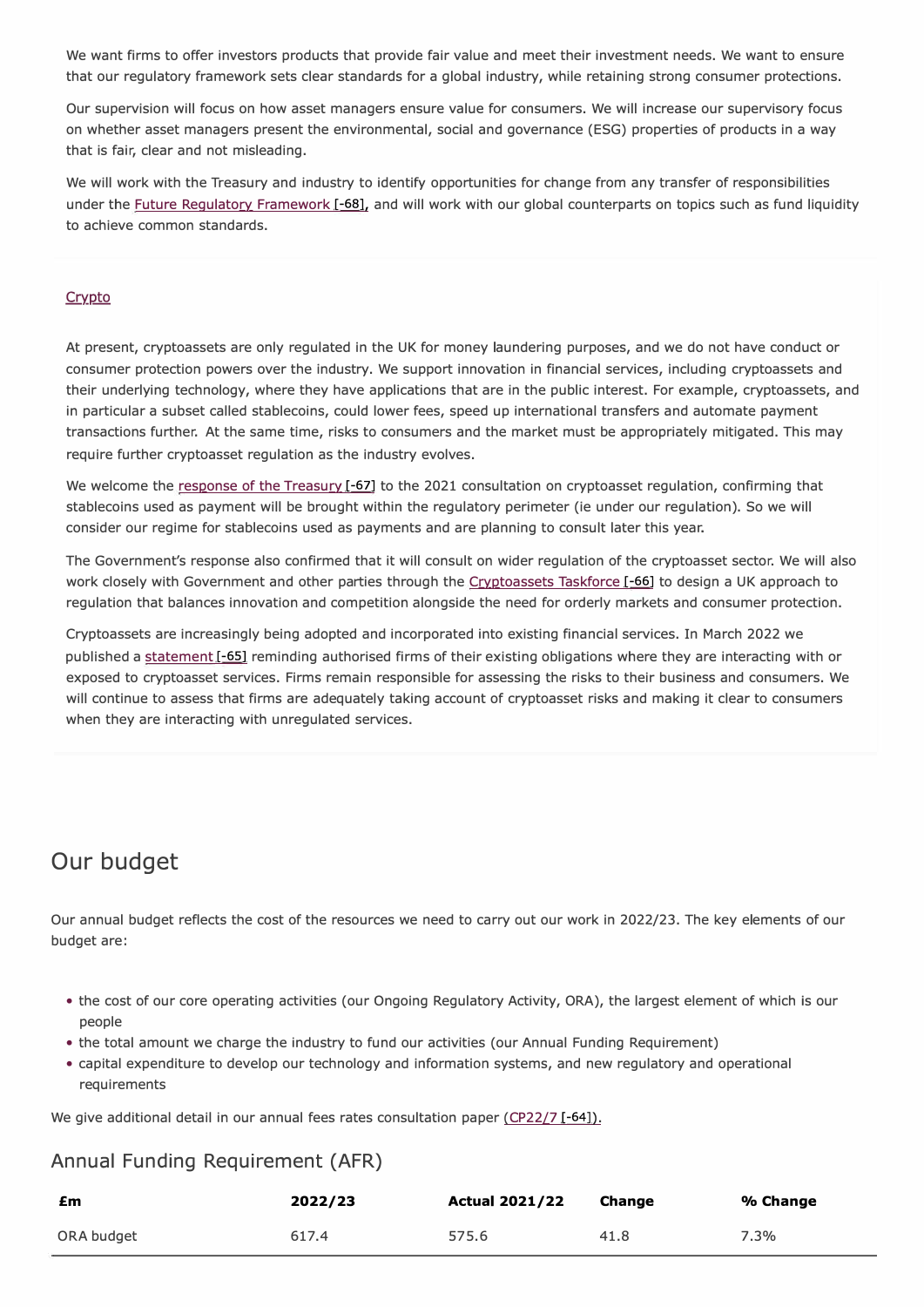| £m                                     | 2022/23 | <b>Actual 2021/22</b> | <b>Change</b> | % Change |
|----------------------------------------|---------|-----------------------|---------------|----------|
| Scope change                           | 10.4    | 8.3                   | 2.1           | 25.3%    |
| EU withdrawal                          | 0.0     | 10.0                  | (10.0)        | (100%)   |
| <b>Business Interruption Insurance</b> | 0.0     | 7.5                   | (7.5)         | (100%)   |
| Transformation programme               | 10.0    | 10.0                  | 0.0           | $0.0\%$  |
| Consumer Harm Campaign                 | 2.8     | $2.\overline{6}$      | 0.0           | $0.0\%$  |
| <b>Total AFR</b>                       | 640.1   | 613.7                 | 26.4          | 4.3%     |

Our AFR for 2022/23 is £640.lm, an increase of 4. 3%. Our AFR includes our ORA budget, transformation, our Consumer Harm Campaign, and the costs we need to recover for changes to our regulated activities (scope change). The actual fees we collect will reflect the AFR net of rebates from financial penalties collected (£49.1m).

### The ORA budget

The ORA budget comprises a flat in real terms base ORA budget increasing by 6.2% (£35.7m) to reflect the current inflationary environment, and additional charges to reflect changes to responsibilities (£3.0m), and the increased employer rate of National Insurance (£3.1m). This gives a rebased ORA budget of £617.4m, representing an overall 7.3% increase on last year.

### **Transformation**

Our transformation programme is investing in systems and capabilities to enable better use of data and intelligence to regulate 5 1,000 firms effectively and efficiently. 2022/23 is the final year we will recover the costs of our transformation programme, with recoveries set at the same level as 2021/22.

### **Consumer Harm Campaign**

In 2020/21 we sought industry support to undertake a communications and information campaign to tackle areas where we see real risk of consumer harm, building on and supplementing our existing campaign, ScamSmart. We continue to recover the costs of our InvestSmart Campaign at the same level as 2021/22.

### **Scope change recovery**

In 2022/23 we will recover scope change costs for cryptoassets under the new Money Laundering Regulations, and Financial Promotions.

### **Capital expenditure**

The increase in our capital expenditure budget reflects the investment in property, plant and equipment relating to 12 Endeavour Square, to prepare for the sublet of 3 floors and improved audiovisual equipment to support the new hybrid working approach.

| IT systems development and infrastructure | 50.0 | 50.0 |
|-------------------------------------------|------|------|
| Property, plant and equipment             | 6.2  | 1.0  |
|                                           |      |      |